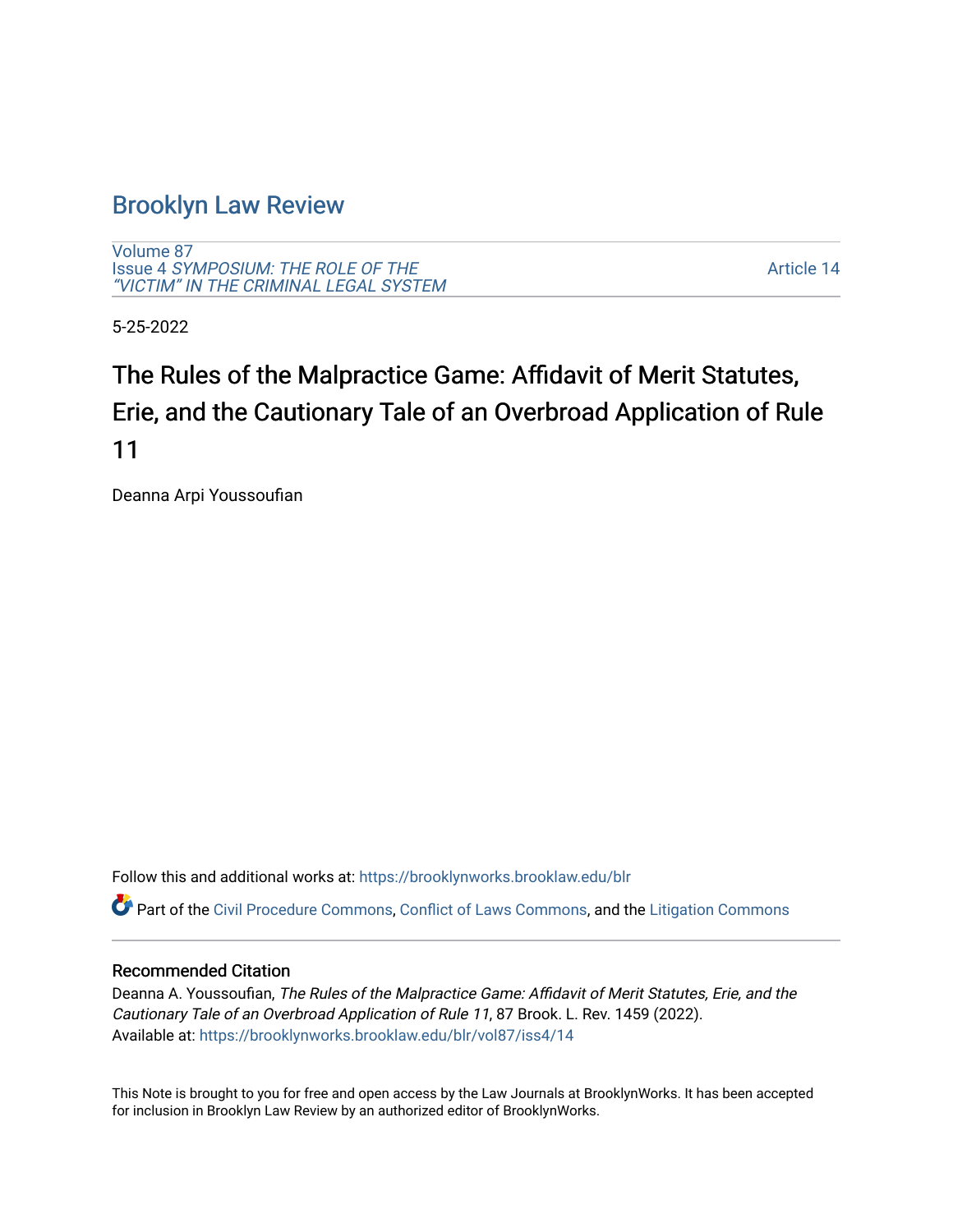# The Rules of the Malpractice Game

# AFFIDAVIT OF MERIT STATUTES, ERIE, AND THE CAUTIONARY TALE OF AN OVERBROAD **APPLICATION OF RULE 11**

## **INTRODUCTION**

In 2018, the American Medical Association (AMA) reported that 34 percent of physicians surveyed as part of the Physician Practice Benchmark Survey had been sued during their careers, and 16.8 percent had been sued more than once over the course of their careers.<sup>1</sup> Of the total number of suits reported, 68 percent of claims "were dropped, dismissed, or withdrawn," and only 7 percent of claims ultimately concluded with a trial verdict.<sup>2</sup> These dropped, dismissed, and withdrawn claims impose a significant cost on defendants and health care institutions, averaging \$30,475 per claim and accounting for 38.4 percent of total expenses across all types of claim dispositions.<sup>3</sup> In addition to financial strain, these suits can also cause emotional strain and jeopardize the professional reputation of their targeted defendants.<sup>4</sup> As a result, the AMA is pushing for state medical liability reform measures to protect physicians from the "emotional, reputational, and financial risk" associated with these damaging lawsuits.<sup>5</sup>

 $5 \quad Id.$ 

<sup>&</sup>lt;sup>1</sup> JOSÉ R. GUARDADO, AM. MED. ASS'N, POLICY RESEARCH PERSPECTIVES: MEDICAL LIABILITY CLAIM FREQUENCY AMONG U.S. PHYSICIANS 8 (2017), https://www.amaassn.org/sites/ama-assn.org/files/corp/media-browser/public/government/advocacy/policy-res earch-perspective-medical-liability-claim-frequency.pdf [https://perma.cc/L6K8-4ENH].

<sup>2</sup>  $Id$  at 2

<sup>&</sup>lt;sup>3</sup> JOSÉ R. GUARDADO, AM. MED. ASS'N, POLICY RESEARCH PERSPECTIVES: MEDICAL PROFESSIONAL LIABILITY INSURANCE INDEMNITY PAYMENTS, EXPENSES, AND CLAIM DISPOSITION, 2006-2015 3 (2018), https://www.ama-assn.org/sites/ama-assn.org /files/corp/media-browser/public/government/advocacy/policy-research-perspective-liabilit y-insurance-claim.pdf [https://perma.cc/7LE7-MRKG]. While disparities exist along physician specialty divisions, with some specialties experiencing markedly higher rates of malpractice suits, these claims are still far-reaching across the profession. See GUARDADO, supra note 1, at  $8-10$ .

<sup>&</sup>lt;sup>4</sup> AM. MED. ASS'N, MEDICAL LIABILITY REFORM NOW! THE FACTS YOU NEED TO KNOW TO ADDRESS THE BROKEN MEDICAL LIABILITY SYSTEM 1 (2022), https://www.amaassn.org/system/files/mlr-now.pdf [https://perma.cc/9V2V-T7P2].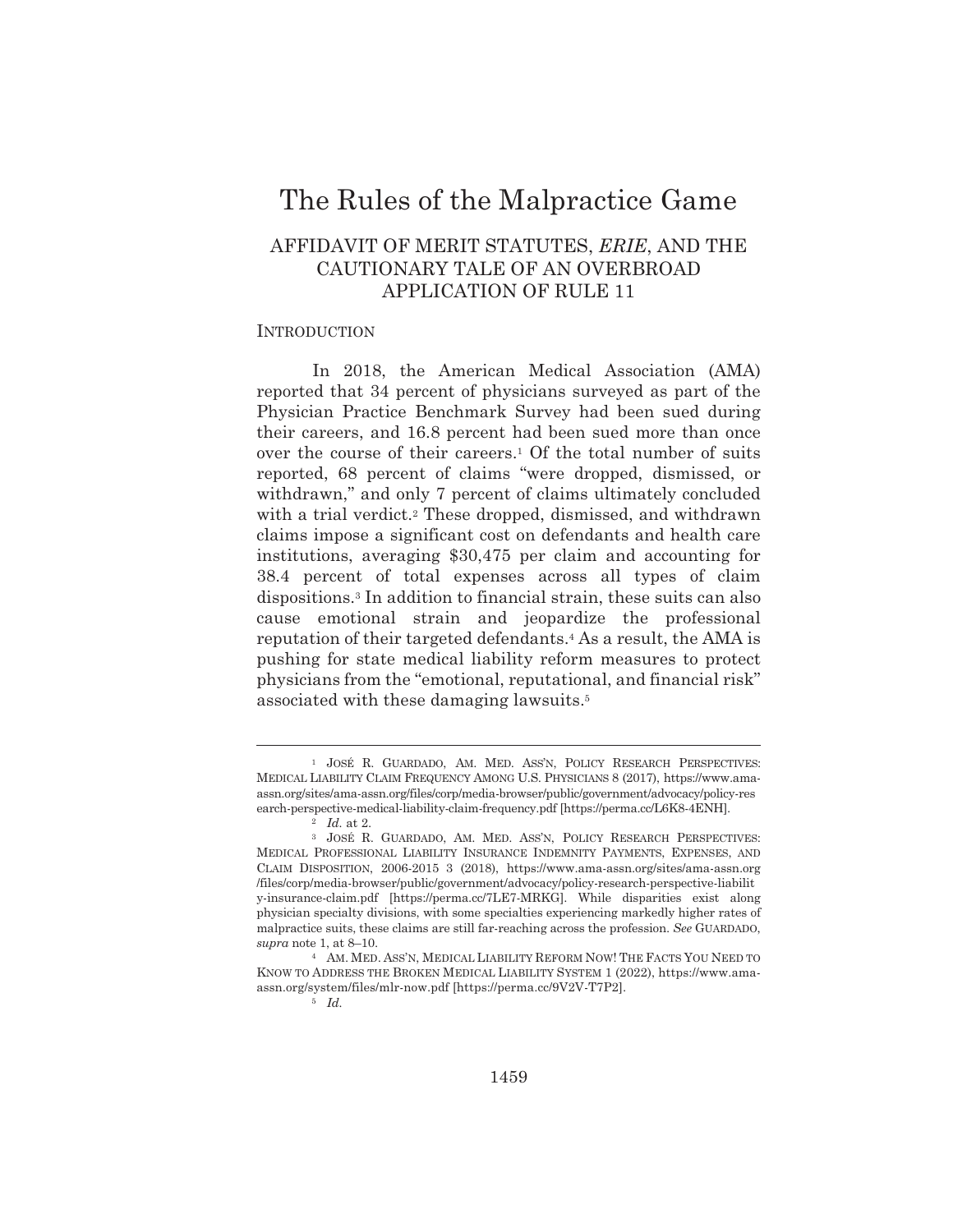## **BROOKLYN LAW REVIEW**

Physicians are not the only professionals subject to a high volume of costly negligence lawsuits.<sup>6</sup> In any given year, a private practice attorney has between a 4 and 17 percent chance of being sued, according to the American Bar Association.<sup>7</sup> Investigative journalists in the United States and abroad are also increasingly facing lawsuits in their professional capacities.<sup>8</sup> As part of a movement to combat potentially frivolous lawsuits and meritless claims, state legislatures have enacted professional malpractice legislation which, while their specific protections vary, often require that plaintiffs file an affidavit or certificate of merit signed by a licensed professional, stating that the practice or work that is the subject of the complaint fell outside of professional standards.<sup>9</sup> Many of these statutes also include a provision outlining special motions to dismiss as tools available to defendants, and empower courts to dismiss claims when a plaintiff does not comply with the affidavit requirement.<sup>10</sup>

Naturally, these affidavit of merit (AOM) statutes raise concerns with *Erielchoice-of-law* doctrine<sup>11</sup> for federal courts sitting in diversity, which are tasked with applying state substantive and federal procedural law,<sup>12</sup> as they determine whether the state law applies.<sup>13</sup> The circuit courts of appeals have addressed a range of potential conflicts between the application of AOM statutes in diverse federal courts and the Federal Rules of Civil Procedure, including, for example, with Rules 8, 9, 11, 12, 26, and  $56<sup>14</sup>$  Of particular importance to this

<sup>13</sup> Thomas Williams, Survey of Federal Courts of Appeals Cases Addressing Applicability of Anti-SLAPP Statutes in Federal Court, HAYNES & BOONE, LLP (Oct. 21, 2019), https://www.haynesboone.com/news/publications/survey-of-federal-courts-of-appealscases-addressing-applicability-of-anti-slapp-statutes [https://perma.cc/WLG2-L7WQ].

<sup>14</sup> See Trierweiler v. Croxton & Trench Holding Corp., 90 F.3d 1523, 1540 (10th Cir. 1996) (Rule 11); Liggon-Redding v. Estate of Sugarman, 659 F.3d 258, 262-64 (3d Cir. 2011) (Rules 7, 8, 9, 11, and 41); Royalty Network, Inc. v. Harris, 756 F.3d 1351, 1357–62 (11th Cir. 2014) (Rule 11); Pledger v. Lynch, 5 F.4th 511, 519–21 (4th Cir. 2021) (Rules 8, 9, 11, and 12); Albright v. Christensen, 24 F.4th 1039, 1045–49 (6th Cir. 2022) (Rules 3, 8, 9, 11, and 12); infra note 77.

<sup>&</sup>lt;sup>6</sup> Ten Tips to Assist in Avoiding a Malpractice Claim, CNA PRO. COUNS., at 1, https://bit.ly/3FWafyV [https://perma.cc/F65P-LUC5]; Peter Coe, Slapps: The Rise of Lawsuits Targeting Investigative Journalists, THE CONVERSATION (Oct. 27, 2021, 8:56 AM), https://theconversation.com/slapps-the-rise-of-lawsuits-targeting-investigative-journali sts-169505 [https://perma.cc/G9HP-52JD].

<sup>&</sup>lt;sup>7</sup> Ten Tips to Assist in Avoiding a Malpractice Claim, supra note 6.

<sup>&</sup>lt;sup>8</sup> Coe, *supra* note 6.

 $^9$  Heather Morton, Medical Liability/Malpractice Merit Affidavits and Expert Witnesses, NAT'L CONF. OF STATE LEGISLATURES (Aug. 11, 2021), https://www.ncsl.org/ research/financial-services-and-commerce/medical-liability-malpractice-merit-affidavits -and-expert-witnesses.aspx [https://perma.cc/FE95-K5VU].

 $10$  Id.

 $^{\rm 11}~$  This note will use the term " $Erie$  doctrine."

<sup>&</sup>lt;sup>12</sup> Hanna v. Plumer, 380 U.S. 460, 465 (1965).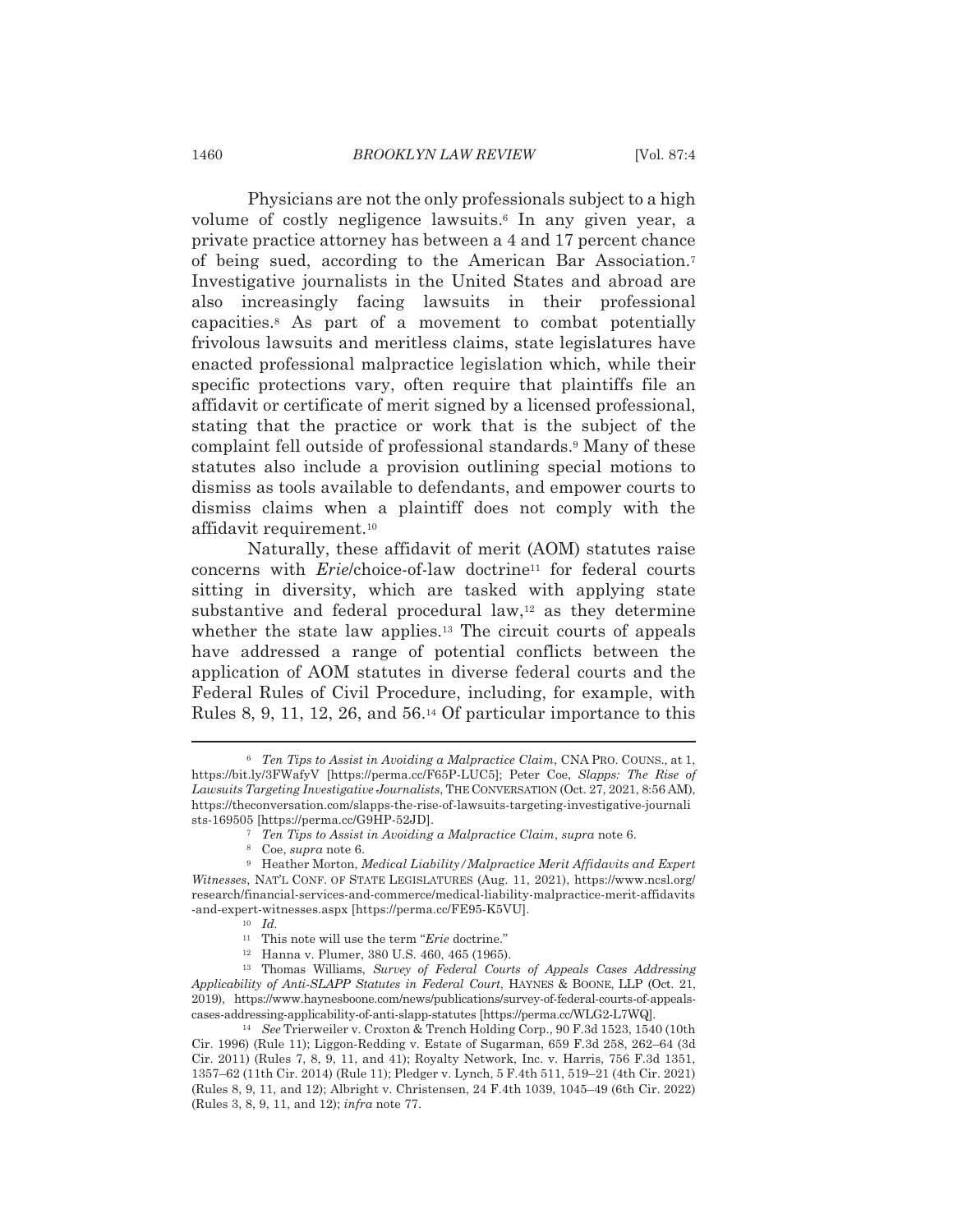note is the potential conflict with Rule 11, which provides that "[u]nless a rule or statute specifically states otherwise, a pleading need not be verified or accompanied by an affidavit."<sup>15</sup> However, there has been little scholarly consideration of this issue to date.<sup>16</sup>

At the time of this writing, five courts of appeals have spoken on the issue of AOM statutes and their potential collision with Rule 11. The Fourth, Sixth, and Eleventh Circuit Courts found a direct collision between the respective state AOM statutes and Rule 11, finding it impossible for a court to apply both a state statute that requires an affidavit and the federal rule that says such an affidavit is not necessary.<sup>17</sup> The Third and Tenth Circuit Courts found no such collision with Rule 11, reasoning that these statutes only operate in specific circumstances and towards particular parties, and that failure to apply the state law would frustrate the twin aims of the Erie doctrine<sup>18</sup>: "discouragement of forum shopping and avoidance of inequitable administration of the laws."<sup>19</sup>

This note argues for a narrower application of Rule 11 by reading its exception as inclusive of state rules and statutes. A narrower application of Rule 11 would more faithfully promote the twin aims and underlying principles of the evolving *Erie* doctrine, as well as bolster the state policy motivations behind these AOM statutes: to promote conservation of judicial resources, and to combat frivolous lawsuits and meritless claims in professional malpractice suits for which Rule 11 is illequipped to handle on its own.<sup>20</sup>

Part I of this note provides background on AOM statutes and the policy motivations behind them. Part II reviews Erie doctrine as articulated by the Supreme Court, including the twin aims of *Erie* and how courts consider and promote these aims in case law. Part III explores the circuit split on whether AOM statutes conflict with Rule 11, as applied to federal courts sitting in diversity. Finally, Part IV proposes a solution to the circuit split by advocating for federal courts to adopt an inclusive reading of the Rule 11 exception for superseding rules and statutes, and thus overall, a narrower application of Rule 11 to

<sup>&</sup>lt;sup>15</sup> FED. R. CIV. P. 11(a). This note will refer to this statement as the "Rule 11 exception."

<sup>&</sup>lt;sup>16</sup> Benjamin Grossberg, Comment, Uniformity, Federalism, and Tort Reform: The Erie Implications of Medical Malpractice Certificate of Merit Statutes, 159 U. PA. L. REV. 217, 251 (2010).

<sup>&</sup>lt;sup>17</sup> Pledger, 5 F.4th at 531; Albright, 24 F.4th at 1045 n.3; Royalty Network, 756 F.3d at 1360-61

<sup>&</sup>lt;sup>18</sup> Liggon-Redding, 659 F.3d at 263; Trierweiler, 90 F.3d at 1540.

<sup>&</sup>lt;sup>19</sup> Hanna v. Plumer, 380 U.S. 460, 468 (1965).

 $20$  See infra note 124.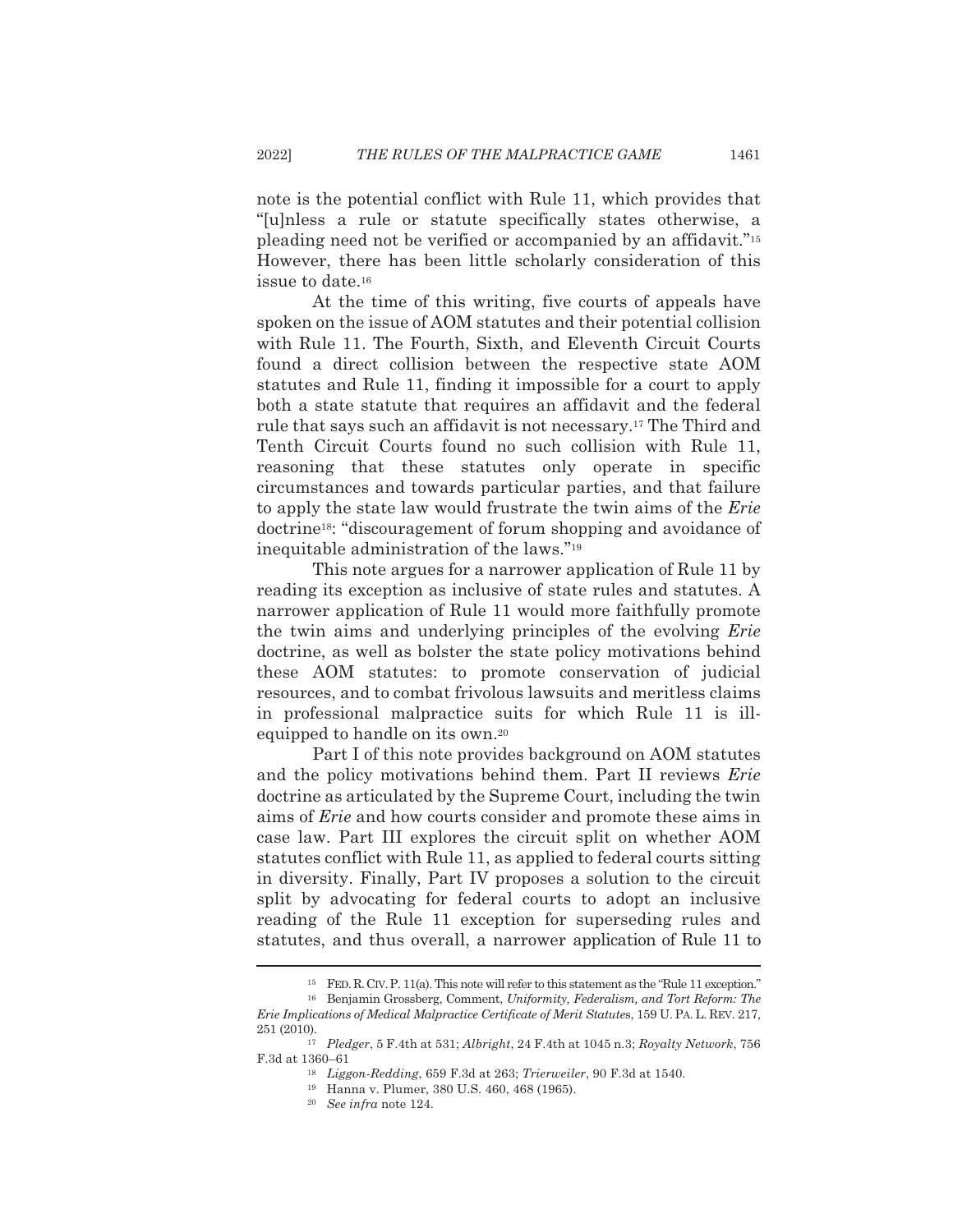avoid conflict with these AOM statutes, per precedent and the Supreme Court's teachings of federal rule construction. In doing so, the courts would more faithfully advance the twin aims of the Erie doctrine without delving into the more subjective steps of the doctrine's analysis and promote the policy motivations behind these statutes. Most importantly, applying these statutes in federal court would better protect professionals from the emotional and financial strain of being hauled into court for potentially frivolous lawsuits, while promoting crucial principles of federalism and separation of powers underlying both the *Erie* doctrine and our system of governance as a whole.

#### I. FRIVOLOUS LAWSUITS AND AOM STATUTES

Frivolous lawsuits are suits with bad faith claims that have no meritorious basis and instead are intended to disturb, intimidate, or drain the resources of an opposing party or their practice.<sup>21</sup> These lawsuits may also involve claims that seek an overinflated award for damages,<sup>22</sup> and the plaintiff may even be fully aware that their claim would fail on the merits.<sup>23</sup> Frivolous lawsuits can also impose a significant cost on defending individuals, both in time and financial expense.<sup>24</sup> For example, whereas simple New York personal injury cases that require few to no experts can cost approximately \$15,000, more complex cases that require additional experts, witnesses, and attorney hours can easily cost at least \$100,000.<sup>25</sup>

These costs extend beyond the individual party and are imposed on taxpayers, state economies, and the judicial system.<sup>26</sup> For example, a study conducted by Citizens Against

<sup>&</sup>lt;sup>21</sup> Frivolous, LEGAL INFO. INST. (June 2020), https://www.law.cornell.edu/ wex/frivolous# [https://perma.cc/6ANV-SBKG]; Frivolous Lawsuit Disputes, LEGALMATCH, https://www.legalmatch.com/law-library/article/what-is-a-frivolous-lawsuit.html [https:// perma.cc/R6X4-Y5ST]; What's a Frivolous Lawsuit?, ENJURIS, https://www.enjuris.com/ blog/questions/frivolous-lawsuits/ [https://perma.cc/M82A-PLYE].

<sup>&</sup>lt;sup>22</sup> Frivolous Lawsuit Disputes, supra note 21.

 $23$  *Id.* 

 $^{24}$  *Id.* Some state statutes, however, allow the court to award the defending party reasonable costs for their involvement in the litigation. See, e.g., FLA. STAT. § 57.105(1) (West, Westlaw through signed legislation effective Feb. 24, 2022) ("The court shall award a reasonable attorney's fee . . . to be paid to the prevailing party in equal amounts by the losing party and the losing party's attorney on any claim or defense...when initially presented to the court or at any time before trial: (a) Was not supported by the material facts necessary to establish the claim or defense . . . .").

<sup>&</sup>lt;sup>25</sup> The Cost of Taking Your Personal Injury Case to Court, ALLLAW, https://www.alllaw.com/articles/nolo/personal-injury/cost-case-court.html [https://perma.cc /9K8T-MPRQ].

<sup>&</sup>lt;sup>26</sup> CITIZENS AGAINST LAWSUIT ABUSE, ECONOMIC BENEFITS OF TORT REFORM 2 (2018), https://www.nfib.com/assets/CALA-FL-Economic-Impact-Report-2018-2.pdf [https://per ma.cc/5F4F-2G44].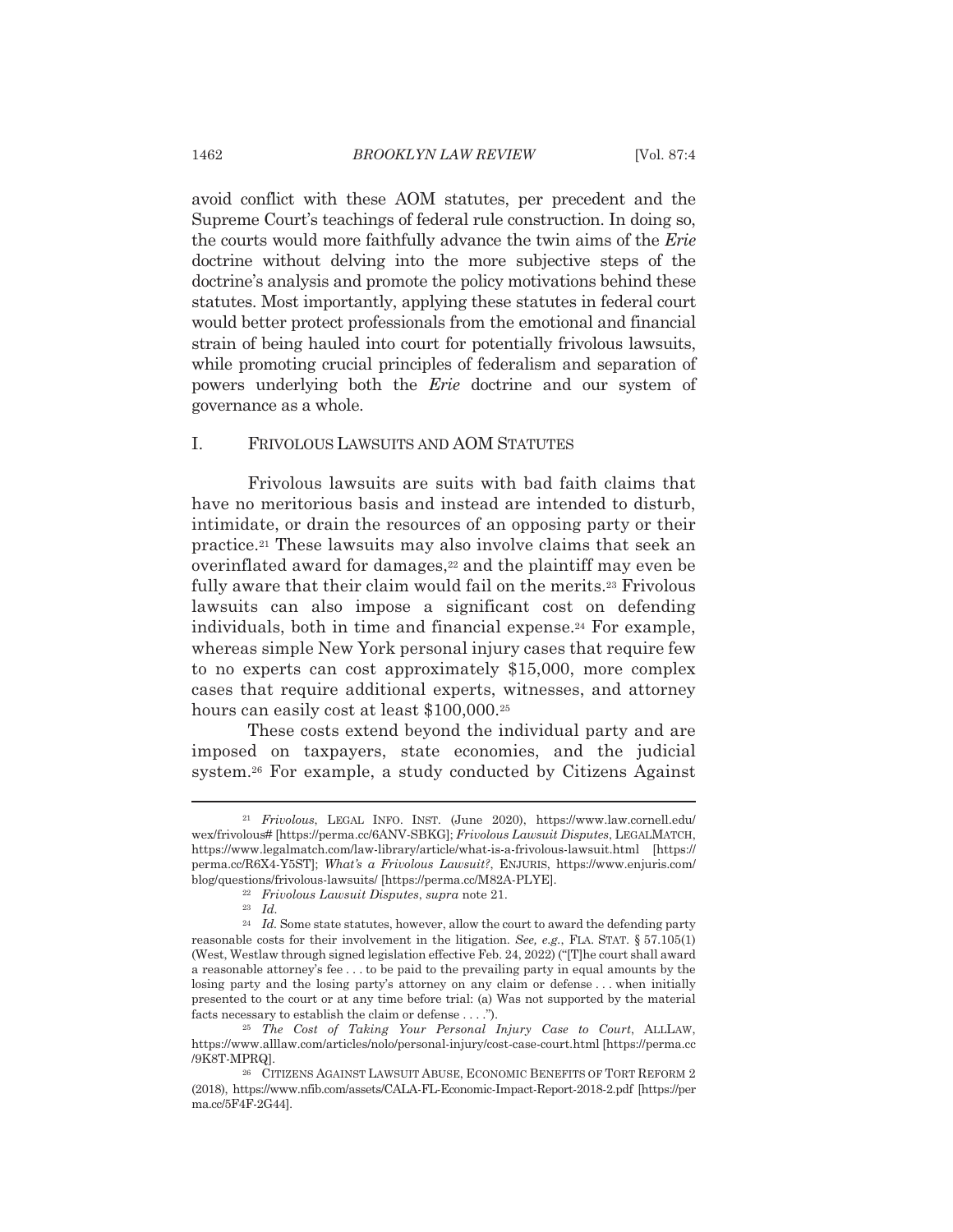Lawsuit Abuse and the National Federation of Independent Business found that excessive tort suits cost the Florida economy \$7.6 billion in annual direct costs.<sup>27</sup> In terms of the judiciary, frivolous lawsuits consume already scarce judicial resources and prevent individuals with meritorious claims from receiving judicial relief.<sup>28</sup> States have thus enacted AOM statutes to curb the number of potentially meritless lawsuits filed for professional activities and to combat these resulting economic issues.<sup>29</sup>

AOM statutes aim to protect both specific groups of professionals, such as physicians,<sup>30</sup> architects, engineers, and land surveyors,<sup>31</sup> and licensed professionals more generally.<sup>32</sup> These statutes often require an AOM from an expert in the same profession as the individual defendant, declaring that there is a reasonable basis for the filed action.<sup>33</sup> Other states impose a slightly different procedure, requiring the plaintiff's attorney to consult a professional expert and file such an affidavit after that consultation.<sup>34</sup> By setting these requirements, these laws seek to ensure "that there exists a reasonable probability that the

<sup>30</sup> See, e.g., 735 ILL, COMP, STAT, 5/2-622 (West, Westlaw through P.A. 102-695 of the 2021 Reg. Sess.) (providing requirements for filing an action where a party "seeks damages for injuries or death by reason of medical, hospital, or other healing art malpractice").

<sup>31</sup> See, e.g., CAL. CIV. PROC. CODE § 411.35 (West, Westlaw through ch. 14 of 2022 Reg. Sess.) (providing requirements for filing professional negligence claims against certified architects, registered professional engineers, and licensed land surveyors in California).

<sup>32</sup> See, e.g., COLO. REV. STAT. § 13-20-602 (West, Westlaw through signed legislation effective Mar. 30, 2022 of the Second Reg. Sess., 73d Gen. Assemb. (2022)) (providing requirements for filing professional negligence suits against licensed professionals and acupuncturists, as defined by state statute); see also Morton, supra note 9; GOLDBERG SEGALLA LLP, 50-STATE SURVEY OF AFFIDAVIT OF MERIT STATUTES (Feb. 2015), https://professionalliabilitymatters.com/wp-content/uploads/2015/02/GS-3471935-v3-PL\_Matters\_AOM\_Chart\_REVISED.pdf [https://perma.cc/4JQB-VG58].

<sup>33</sup> See, e.g., DEL. CODE ANN. tit. 18, § 6853 (West, Westlaw through ch. 284 of the 151st Gen. Assemb. (2021-2022)) (requiring an AOM "stating that there are reasonable grounds to believe that there has been health-care medical negligence committed by each defendant" in a health care negligence suit).

<sup>34</sup> See CAL. CIV. PROC. CODE § 411.35, where for actions "arising out of the professional negligence of a person holding a valid architect's certificate," an attorney must execute a certificate of merit; see also CONN. GEN. STAT. § 52-190a (West, Westlaw through the 2022 Supp. to the Gen. Stats. of Conn., Revision of 1958, Revised to Jan. 1, 2022), requiring the party's attorney (or the party if pro se) in a medical negligence suit to file a certificate attesting that after "reasonable inquiry," which includes "a written and signed opinion of a similar health care provider," there is "good faith belief that grounds exist for an action against each named defendant."

 $27$  *Id.* 

<sup>&</sup>lt;sup>28</sup> See Eric H. Franklin, *How to Avoid the Constraints of Rule 10b-5(b): A First* Circuit Guide for Underwriters, 43 J. MARSHALL L. REV. 931, 957 (2010).

<sup>&</sup>lt;sup>29</sup> Edward F. Beitz & Susan J. Zingone, Understanding the Affidavit of Merit Statute and the Rare Application of the Common Knowledge Exception, WHITE & WILLIAMS LLP (May 7, 2020), https://www.whiteandwilliams.com/resources-alerts-Understandingthe-Affidavit-of-Merit-Statute-and-the-Rare-Application-of-the-Common-Knowledge-Exce ption.html [https://perma.cc/6V5R-EWU8].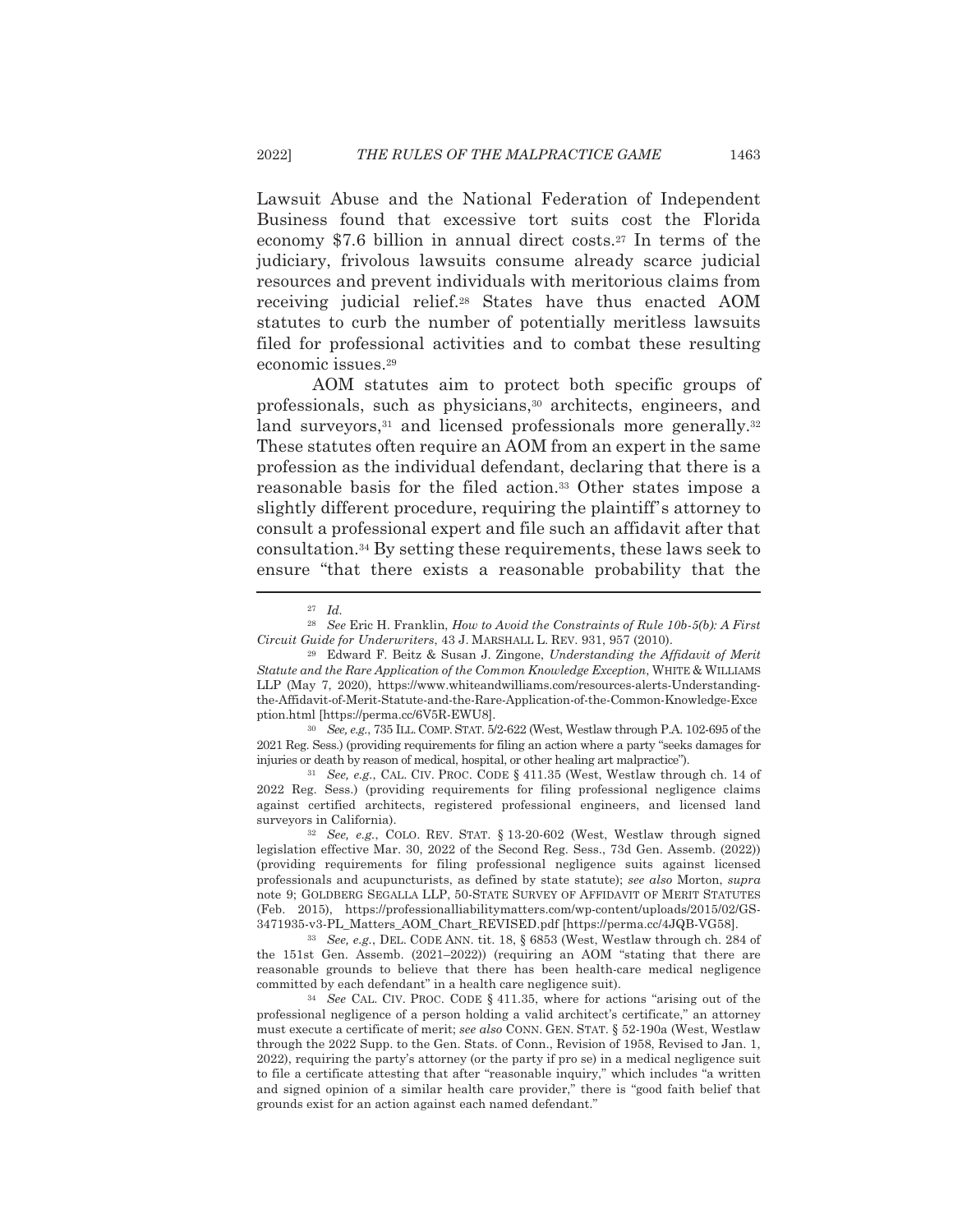defendant's actions deviated from accepted standards of care."35 Although licensed professionals are usually individuals, the definition of this term can extend to other professional entities.<sup>36</sup> For example, New Jersey's AOM statute explicitly includes health care facilities in its scope, thus requiring plaintiffs to file an affidavit in order to state a claim against such a facility.<sup>37</sup>

AOM requirements have also been included as part of anti-"SLAPP" legislation, combating Strategic Lawsuits Against Public Participation, or "SLAPP" suits.<sup>38</sup> Coined by Professors Pring and Canan of the University of Denver, "SLAPP" suits are civil suits typically involving libel, slander, or restraint of business tort claims.<sup>39</sup> As with other frivolous lawsuits, their purpose is often not to seek legal recourse, but rather to bury the defendants in lengthy and expensive litigation, specifically as a means of silencing them.<sup>40</sup> SLAPP suits can target individuals across practices and industries, including high-profile members of society, and as a result have gained widespread public attention.<sup>41</sup> While often taking the form of "defamation,

<sup>&</sup>lt;sup>35</sup> See, e.g., Andrea Bonvicino et al., New Jersey Supreme Court to Address Affidavit of Merit Requirement for Vicarious Liability Claims, JD SUPRA (July 22, 2021), https://www.jdsupra.com/legalnews/new-jersey-supreme-court-to-address-4657817/ [https:// perma.cc/9QDU-W939] (discussing New Jersey's AOM statute).

 $36$  *Id.* 

<sup>&</sup>lt;sup>37</sup> Id.; N.J. STAT. ANN. §§ 2A:53A-26 to :53A-27 (West, Westlaw through L.2021, c. 480 and J.R. No. 9).

<sup>38</sup> Anti-SLAPP Laws on Trial, REPS. COMM. FOR FREEDOM OF THE PRESS, https://www.rcfp.org/journals/news-media-and-law-summer-2012/anti-slapp-laws-trial/ [https://perma.cc/7ZHV-P737].

<sup>&</sup>lt;sup>39</sup> What Is a SLAPP Suit?, AM. C.L. UNION OF OHIO, https://www.aclu ohio.org/en/what-slapp-suit [https://perma.cc/AYQ5-HF9H].

<sup>&</sup>lt;sup>40</sup> Understanding Anti-SLAPP Laws, REPS. COMM. FOR FREEDOM OF THE PRESS, https://www.rcfp.org/resources/anti-slapp-laws/ [https://perma.cc/8KMX-PYD7]; see SLAPP Suit, LEGAL INFO. INST., https://www.law.cornell.edu/wex/slapp\_suit [https://perma.cc/2T7T-69LW]; Austin Vining & Sarah Matthews, Overview of Anti-SLAPP Laws. REPS. COMM. FOR FREEDOM OF THE PRESS. https://www.rcfp.org /introduction-anti-slapp-guide/ [https://perma.cc/5YXG-MGV7].

<sup>&</sup>lt;sup>41</sup> JUSTIN BORG-BARTHET, EUR. PARLIAMENT'S POL'Y DEP'T FOR CITIZENS' RTS. & CONST. AFFS., THE USE OF SLAPPS TO SILENCE JOURNALISTS, NGOS AND CIVIL SOCIETY 5 (2001), https://www.europarl.europa.eu/RegData/etudes/STUD/2021/694782/ IPOL\_STU(2021)694782\_EN.pdf [https://perma.cc/33GV-TN63]; see SLAPPS Against Consumer Speech, PUB. PARTICIPATION PROJECT, https://anti-slapp.org/slapps-againstconsumers [https://perma.cc/U8AT-V2XH] (discussing examples of high-profile SLAPP suits, including Oprah Winfrey defending a suit in 1996 against Texas cattle ranchers alleging upwards of \$12 million in damages after her "Dangerous Food" show discussing mad cow disease); see also The Editorial Board, New York's Chance to Combat Frivolous Lawsuits, N.Y. TIMES (Nov. 4, 2020), https://www.nytimes.com/2020/11/04/opinion/newyork-slapp-lawsuits.html [https://perma.cc/B8TH-W69M] (discussing former President Trump's use of SLAPP suits against journalists); Simona Weil, Court Rules that New York's New Anti-SLAPP Law Applies Retroactively, JD SUPRA (July 21, 2021), https://www.jdsupra.com/legalnews/court-rules-that-new-york-s-new-anti-8316275/ [https:// perma.cc/NQR8-4Y7K] (discussing pop star Kesha's victory against a music producer's lawsuit with the New York State court applying the new anti-SLAPP law retroactively); Last Week Tonight with John Oliver, SLAPP Suits: Last Week Tonight with John Oliver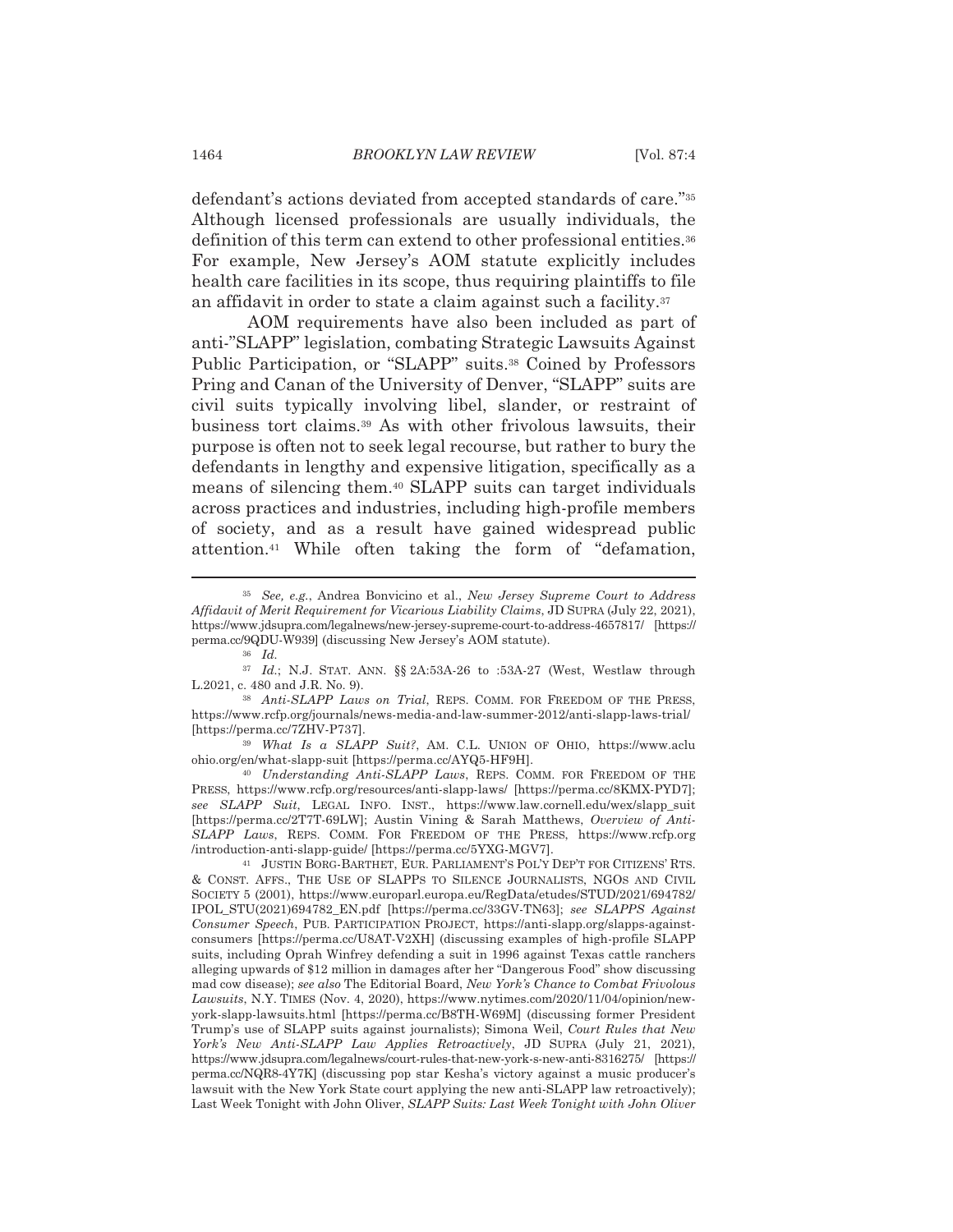2022]

nuisance, interference with a contract," or other tortious misconduct, the plaintiff's goal in filing a SLAPP suit is often to "intimidate those who disagree with them or their activities by draining the target's financial resources," frequently resulting in meritless claims.<sup>42</sup> By primarily focusing on First Amendment freedom of speech and petition rights, anti-SLAPP legislation aims to protect individuals, journalists, and other defendants from these frivolous lawsuits aimed against them to silence criticism.<sup>43</sup> While thirty-one states and the District of Columbia have adopted anti-SLAPP legislation,<sup>44</sup> there is a growing movement among proponents of free speech to institute anti-SLAPP laws at the federal level.<sup>45</sup>

#### $II.$ BRIEF REVIEW OF *ERIE* DOCTRINE AND ANALYSIS

Derived from the landmark case of *Erie Railroad Co. v.* Tompkins,<sup>46</sup> the Eric doctrine dictates which laws federal courts sitting in diversity should apply when adjudicating state law claims.<sup>47</sup> Under the doctrine, diverse federal courts adjudicating

<sup>43</sup> See Snow, supra note 42; What Is a SLAPP Suit?, supra note 42; What Is a Strategic Lawsuit Against Public Participation (SLAPP)?, supra note 42. SLAPP suits can target both individual laypersons and professionals, such as journalists. See Theresa M. House, New York's New and Improved Anti-SLAPP Law Effective Immediately, ARNOLD & PORTER (Nov. 17, 2020), https://www.arnoldporter.com/en/perspectives/publications/2020/ 11/new-yorks-new-anti-slapp-law [https://perma.cc/3VMK-S533]. While this note refers to protection of the "professional," the analyses apply equally to individual defendants outside of their professional capacities.

<sup>44</sup> Austin Vining & Sarah Matthews, *supra* note 40.

<sup>45</sup> Daniel A. Horwitz, *The Need for a Federal Anti-SLAPP Law*, N.Y.U. J. LEGIS. & PUB. POL'Y QUORUM (2020), https://nyujlpp.org/quorum/the-need-for-a-federalanti-slapp-law/ [https://perma.cc/7Q7U-JUHU].

<sup>46</sup> Erie R.R. Co. v. Tompkins, 304 U.S. 64 (1938).

<sup>47</sup> Erie Doctrine, LEGAL INFO. INST. (May 2021), https://www.law.cornell. edu/wex/erie\_doctrine [https://perma.cc/MQ6T-KVE4]. A federal court exercising subject matter jurisdiction under 28 U.S.C. § 1332 (diversity and alienage jurisdiction) is termed to be "sitting in diversity." See, e.g., Westfield Ins. Co. v. Tech Dry, Inc., 336 F.3d 503, 506 (3d Cir. 2003) ("This court is sitting in diversity, see 28 U.S.C. § 1332..."). Exercising this jurisdiction requires that the suit meet the required amount in controversy (at least \$75,000) and the parties be of completely diverse citizenship, where "no plaintiff shares a state of citizenship with any defendant." Diversity Jurisdiction, LEGAL INFO. INST., https://www.law.cornell.edu/wex/diversity\_jurisdiction [https://perma.cc/D6S5-4W6E]; 28 U.S.C. § 1332.

1465

<sup>(</sup>HBO), YOUTUBE (Nov. 11, 2019), https://www.youtube.com/watch?v=UN8bJb8biZU [https://perma.cc/8EWG-9M9D] (discussing the alleged SLAPP suit against HBO on John Oliver's popular late night comedy show).

<sup>&</sup>lt;sup>42</sup> Brandi M. Snow, SLAPP Suits, THE FIRST AMEND. ENCYCLOPEDIA. https://www.mtsu.edu/first-amendment/article/1019/slapp-suits [https://perma.cc/R9XR -7HTB]; What Is a SLAPP?, PUB. PARTICIPATION PROJECT, https://anti-slapp.org/whatis-a-slapp [https://perma.cc/GPH9-EXDS]; see also What Is a SLAPP Suit?, C.L. DEF. CTR., https://cldc.org/anti-slapp/ [https://perma.cc/GMB5-WBC6]; What Is a Strategic Lawsuit Against Public Participation (SLAPP)?, CAL. ANTI-SLAPP PROJECT, https:// www.casp.net/sued-for-freedom-of-speech-california/what-is-a-first-amendment-slapp/ [https://perma.cc/AEG6-GPGF].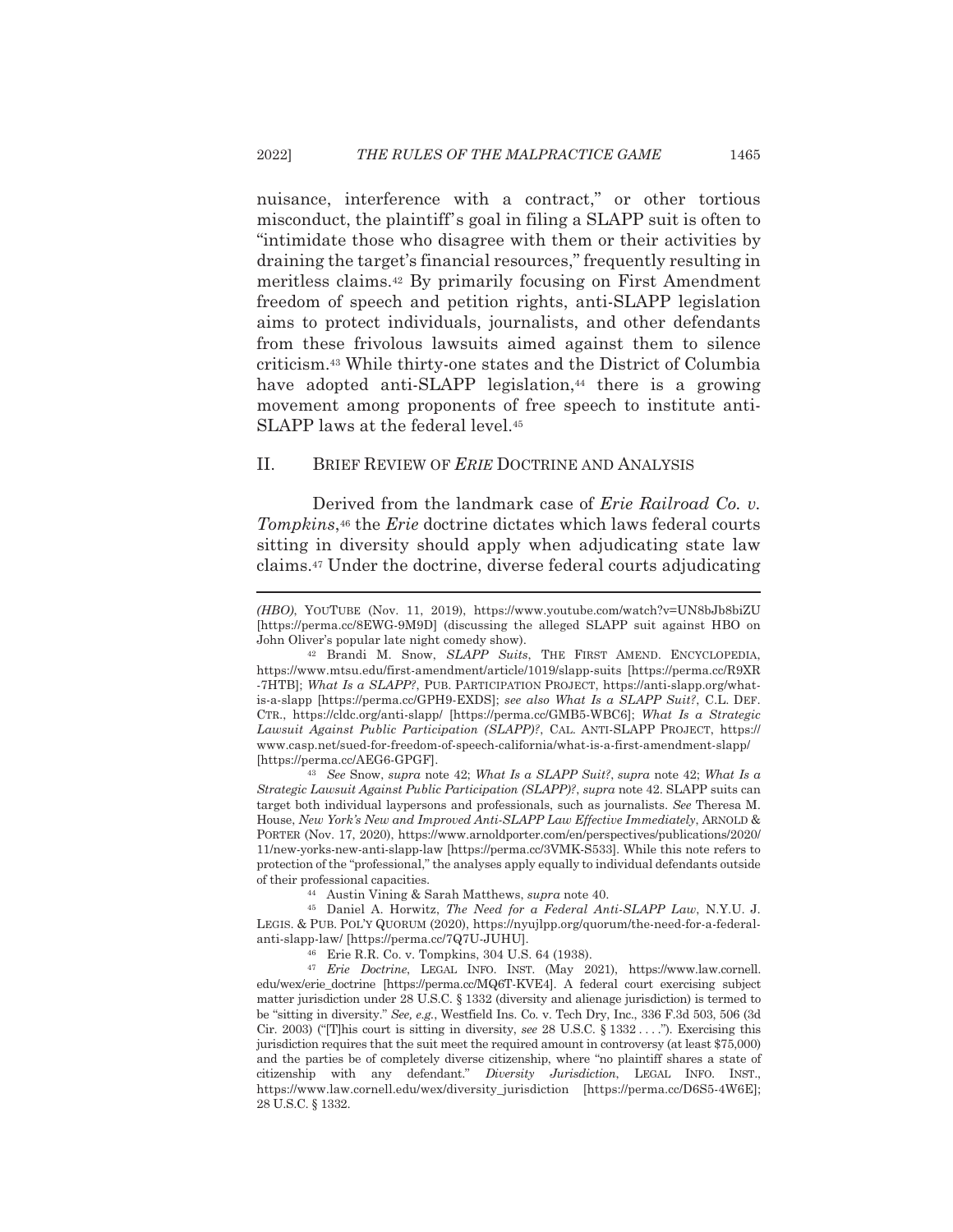state law claims must "apply state substantive law and federal procedural law."<sup>48</sup> This scheme serves two purposes, often referred to as the "twin aims" of  $Eric: (1)$  to discourage forum shopping, and (2) to avoid an inequitable distribution of the laws "generated by substantially different rules applying to a state law action by virtue of 'the accident of diversity of citizenship."<sup>49</sup> Courts want to avoid litigants gaining an unfair advantage of having the flexibility to file in federal court, or generally choosing which forum would apply laws more favorable to their issue, over others with the same issue who do not meet the complete diversity requirement, as well as prevent different outcomes to the same issue if filed in federal versus state court.<sup>50</sup>

In theory, this scheme is quite straightforward; however, in practice, federal courts are often faced with deciding whether a state statute is a procedural or substantive law when it may exhibit qualities of both—a notoriously "murky" exercise.<sup>51</sup> In such a case, courts engage in a two-track analysis, as defined in *Hanna v. Plumer*, depending on if a federal rule might "resolv[e] [the] same issue" as the state law.<sup>52</sup> If there is such a federal rule proposed by one of the parties,<sup>53</sup> the court engages in a "guided *Erie*" analysis.<sup>54</sup> Under this track, the court must determine if the rule is applicable to the issue, or "whether the scope of the Federal Rule in fact is sufficiently broad to control the issue before the [clourt."<sup>55</sup> This could hinge on whether the court engages in a broad or narrow reading of the rule's scope.<sup>56</sup> If it is applicable, then the court must determine if the rule is valid under the Constitution and the Rules Enabling Act, which provides that the rule cannot

<sup>48</sup> Hanna v. Plumer, 380 U.S. 460, 465 (1965).

<sup>&</sup>lt;sup>49</sup> Michael Steven Green. The Twin Aims of Erie. 88 NOTRE DAME L. REV. 1865. 1875 (2013) (quoting Klaxon Co. v. Stentor Elec. Mfg. Co., 313 U.S. 487, 496 (1941)); see also Hanna, 380 U.S. at 467-69.

 $50$  See id.

<sup>&</sup>lt;sup>51</sup> See Shady Grove Orthopedic Assocs., P.A. v. Allstate Ins. Co., 559 U.S. 393, 398 (2010) ("We do not wade into *Erie's* murky waters unless the federal rule is inapplicable or invalid.").

<sup>&</sup>lt;sup>52</sup> Adam N. Steinman, What Is the Erie Doctrine? (and What Does It Mean for the Contemporary Politics of Judicial Federalism?), 84 NOTRE DAME L. REV. 245, 261 (2008); see Hanna, 380 U.S. at 471.

<sup>&</sup>lt;sup>53</sup> Occasionally, a court may also propose such a rule for consideration sua sponte. See Albright v. Christensen, 24 F.4th 1039, 1045 n.3 (6th Cir. 2002) ("Albright did not argue that Rule 11 conflicts with [the state statute]... [b]ut it would be disingenuous to ignore a rule that so obviously conflicts with the [AOM] requirement.").

<sup>&</sup>lt;sup>54</sup> Steinman, *supra* note 52, at 261.

<sup>55</sup> Walker v. Armco Steel Corp., 446 U.S. 740, 749-50 (1980).

 $56$  See, e.g., Burlington N. R.R. Co. v. Woods, 480 U.S. 1, 6–7 (1987) (adopting a broad reading of the state statute); Gasperini v. Ctr. for Humanities, Inc., 518 U.S. 415, 431-33 (1996) (adopting a narrow reading of the state statute).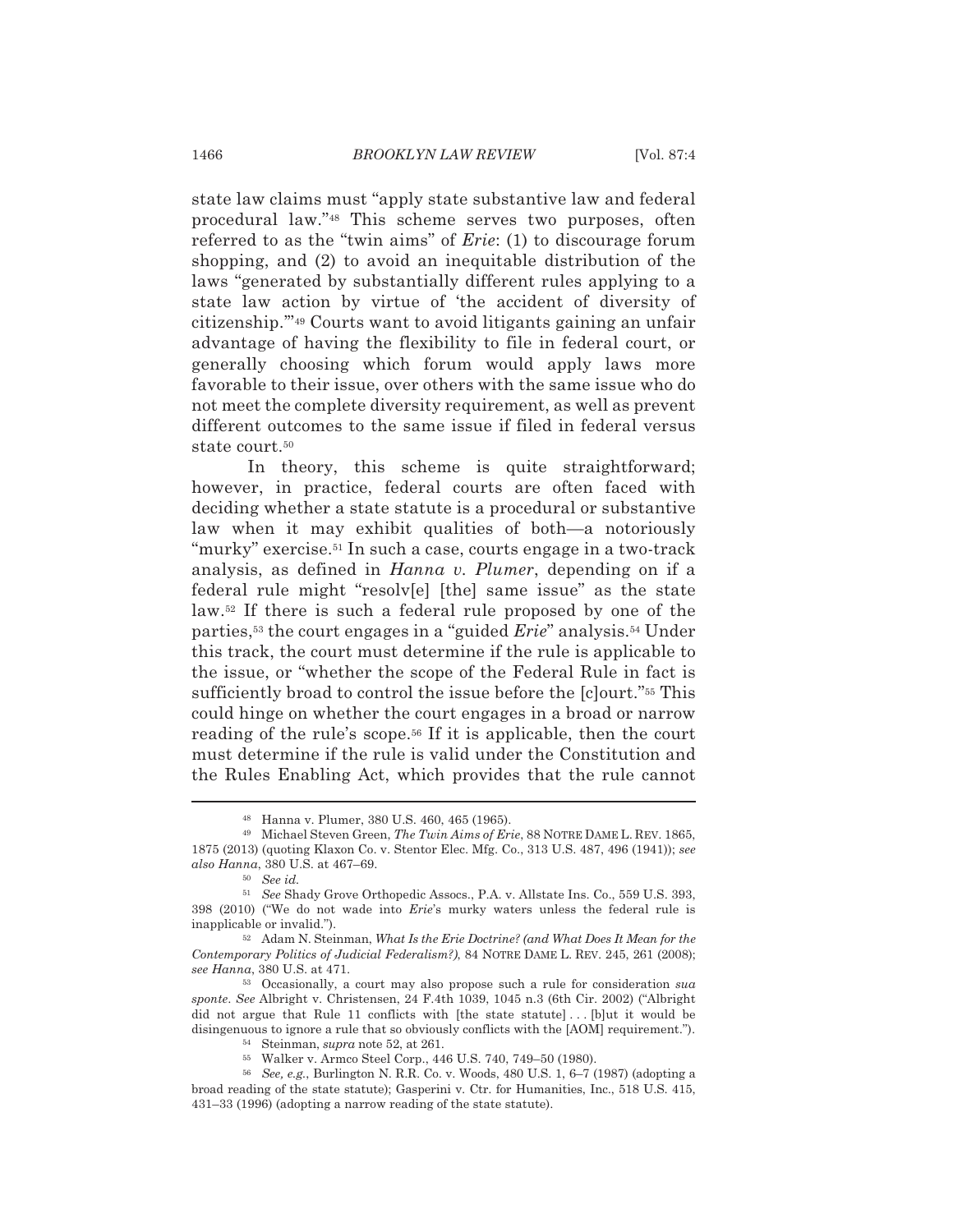"abridge, enlarge or modify any substantive right."<sup>57</sup> If the rule is both valid and applicable, then the court must apply it instead of the state law.<sup>58</sup> However, if the proposed federal rule does not resolve the issue, is not valid or applicable, or there is no such federal rule, the court engages in "unguided Erie" analysis and balances the interests involved in applying the "judicially created federal standard that is not embodied in positive federal law such as a Federal Rule" with the state rule.<sup>59</sup>

While the Supreme Court has continued to apply the Hanna framework, the doctrine is still evolving. This is demonstrated by the fractured opinions in the progeny case law. which also reflect the continuing tension between respecting state legislation and giving the federal rules their due weight of presumptive application. For example, in *Gasperini v. Center for Humanities*, the Court emphasized a "sensitivity to important" state interests and regulatory policies,"<sup>60</sup> while in *Burlington* Northern Railroad Co. v. Woods, the Court underscored that the federal rules are presumptively valid "under both the constitutional and statutory constraints."<sup>61</sup>

Most significantly, in Shady Grove Orthopedic Associates v. Allstate Insurance Co., the Court, proceeding in plurality, produced fractured opinions on whether a New York law prohibiting class actions in suits pursuing statutory minimum damages was in direct conflict with Rule 23.<sup>62</sup> The Court found that, in guided *Erie* analysis under the *Hanna* framework, a court's primary objective is to determine the scope of the federal directive, and the legislative intent behind the state rule is not dispositive.<sup>63</sup> Justice Scalia, in his persuasive, nonbinding opinion, underscored the presumptive validity of the federal rules, and noted that the Court has never found a federal rule to be invalid.<sup>64</sup> Meanwhile, Justice Ginsburg in her dissent found the state statute applicable, reminding the Court to, "[i]n

60 *Gasperini*, 518 U.S. at 427 n.7.

63 See id. at 399-400, 403 n.6.

<sup>57 28</sup> U.S.C. § 2072; Hanna v. Plumer, 380 U.S. 460, 464 (1965). The validity threshold under the Rules Enabling Act and the Constitution is quite low, where a rule is deemed valid if it "really regulates procedure." Sibbach v. Wilson & Co., 312 U.S. 1, 14 (1941).  $58$  Burlington N. R.R., 480 U.S. at 4–5; see Hanna, 380 U.S. at 463–65. See infra

note 64 and accompanying text for whether a court has ever found a federal rule invalid.

<sup>59</sup> Steinman, supra note 54, at 262; see Hanna, 380 U.S. at 471. This overall process of engaging with either of the two *Hanna* analyses to determine whether the federal rule or state law applies is referred to in this note as the "Hanna framework."

 $61$  Burlington N. R.R. Co., 480 U.S. at 6.

<sup>62</sup> See Shady Grove Orthopedic Assocs., P.A. v. Allstate Ins. Co., 559 U.S. 393, 395-97 (2010).

<sup>&</sup>lt;sup>64</sup> Id. at 406–07 (Scalia, J., plurality opinion) ("Applying that test [that a Rule must 'really regulate procedure'), we have rejected every statutory challenge to a Federal Rule that has come before us." (internal citation omitted)).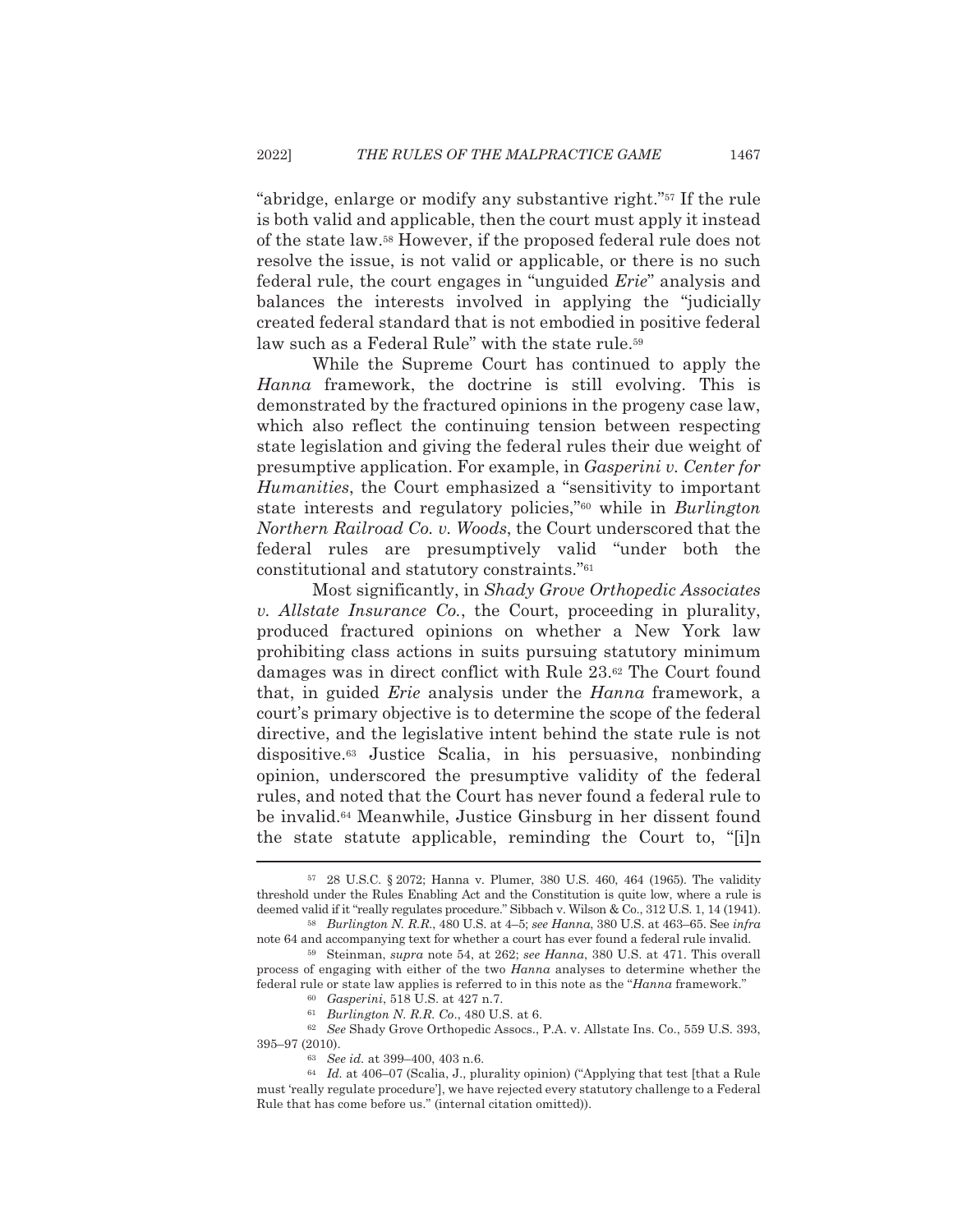interpreting the scope of the Rules . . . [,] be [] mindful of the limits on [the court's] authority."<sup>65</sup> In doing so, and with Rule 23 "silent" on the remedies issue, she found the state statute was able to coexist with Rule 23.<sup>66</sup> Based on this understanding, the state statute simply serves as an additional requirement to proceed with a class action suit to recover the contested amount of penalties.<sup>67</sup> Finally, Justice Stevens in his concurring opinion noted that there are some state procedural rules that a federal court must apply in diversity cases because they function as a part of the state's definition of substantive rights and remedies.<sup>68</sup> Emerging from these fractured opinions, an open question also remains as to how much a court can use the underlying state and federal interests to determine the validity and applicability of federal rules and state law.<sup>69</sup>

The *Erie* doctrine rests on two core principles of our system of governance: federalism (balancing power between state and federal governments) and separation of powers (between the branches of government).<sup>70</sup> The scheme outlined in *Erie* was developed in response to, and to overturn, Swift v. Tyson.<sup>71</sup> There, the Court misread 28 U.S.C.  $\S 1652$  in finding that applying "the laws of the several states"<sup>72</sup> in federal court "meant that federal courts were free to ignore state substantive law established by common law through that state's judiciary ... and could apply what they saw as the true general common law."<sup>73</sup> Justice Brandeis, writing for the *Erie* majority, found this decisional process incorrectly allowed the judiciary to create a sort of "federal general" common law" when "Congress has no power to declare substantive rules of common law applicable in a state... [a]nd no clause in the Constitution purports to confer such a power upon the federal courts."<sup>74</sup> Thus, the Court aimed to rectify this offense of federalism<sup>75</sup> and to "realign[] the federal-state judicial balance of power" to ensure state substantive powers are not diminished.<sup>76</sup>

<sup>&</sup>lt;sup>65</sup> Id. at 438 (Ginsberg, J., dissenting); see also Ortiz v. Fibreboard Corp., 527 U.S. 815, 845 (1999) (noting that the Rules Enabling Act "counsel[s] against adventurous application of the [federal rules]").

<sup>&</sup>lt;sup>66</sup> Shady Grove, 559 U.S. at 450 (Ginsberg, J., dissenting).

 $67$  *Id.* at 437, 450.

 $68$  Id. at 418-19 (Stevens, J., concurring in part and concurring in judgment).

<sup>69</sup> Jay Tidmarsh, Forward: Erie's Gift, 44 AKRON L. REV. 897, 900 (2011).

<sup>&</sup>lt;sup>70</sup> The Separation of Powers-Battle of the Branches, NAT'L CONST. CTR., https://constitutioncenter.org/interactive-constitution/learning-material/separation-of-powers [https://perma.cc/VPM7-ZVZE].

<sup>&</sup>lt;sup>71</sup> Swift v. Tyson, 41 U.S. 1 (1842).

 $^{72}$   $\,$  28 U.S.C. § 1652.

<sup>&</sup>lt;sup>73</sup> *Erie Doctrine, supra* note 47; 28 U.S.C. § 1652.

<sup>&</sup>lt;sup>74</sup> Erie R.R. Co. v. Tompkins, 304 U.S. 64, 78 (1938).

<sup>&</sup>lt;sup>75</sup> See Erie Doctrine, supra note 47.

<sup>&</sup>lt;sup>76</sup> Glenn S. Koppel, *The Fruits of Shady Grove: Seeing the Forest for the Trees*, 44 AKRON L. REV. 999, 1013 (2011).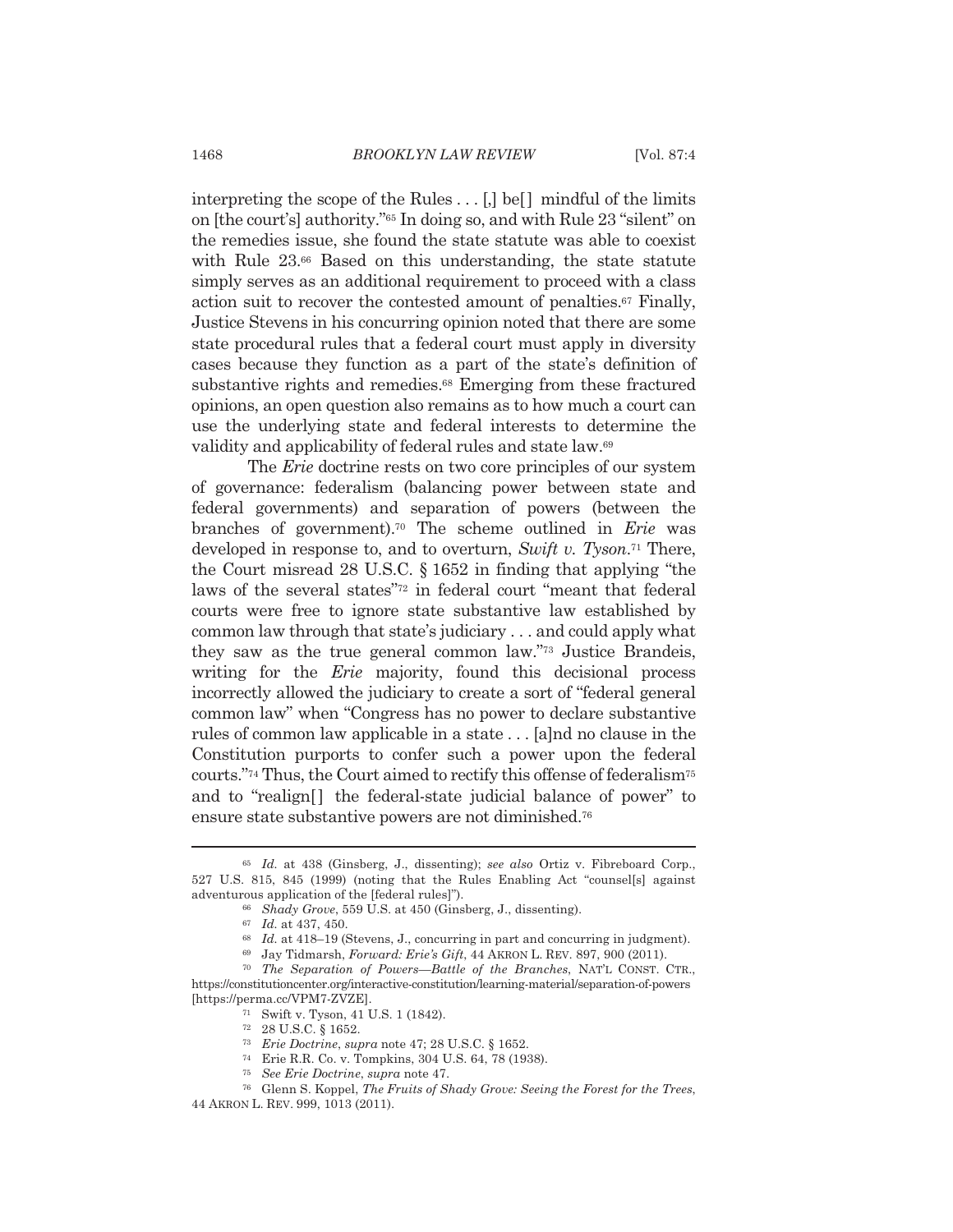#### III. **AOM STATUTES AND RULE 11**

AOM statutes can present *Erie* conflicts with many federal rules, including Rule  $11.^{77}$  Rule  $11(a)$  includes that every pleading, motion, and paper "must be signed by at least one attorney" or the party themselves if that party is a pro se litigant.<sup>78</sup> In making these representations to the court, Rule 11(b) dictates that an attorney or pro se litigant certifies, *inter* 

Further, because the affidavits must be signed by licensed professionals, courts have addressed whether they conflict with Rule 26's requirements for disclosures and expert witnesses. FED. R. CIV. P. 26. For example, one court found that the state affidavit requirement and Rule 26 "cannot operate simultaneously without one being subordinated to the other" because the affidavit sets for "substantially the same information" as required by Rule  $26(a)(2)$  in two different time periods—the affidavit within three months of commencement of the action, and the names and reports of witnesses for discovery on the agreed-upon timeline by the parties. Serocki v. MeritCare Health Sys., 312 F. Supp. 2d 1201, 1208 (D.S.D. 2004).

Finally, because many of these AOM statutes including special motions to dismiss, they may present issues with Rules 12 and 56 governing motions to dismiss and summary judgment, respectively. FED. R. CIV. P. 12, 56. The First, Fifth, and Ninth Circuits have found no such conflict between the rules and state anti-SLAPP statutes empowering defendants with special motions to dismiss, while the DC Circuit has argued in dicta that the DC anti-SLAPP statute does not apply in federal court because it answers the same question as Rules 12 and 56. See Godin v. Schencks, 629 F.3d 79 (1st) Cir. 2010); Henry v. Lake Charles Am. Press, 566 F.3d 164 (5th Cir. 2009); United States ex rel. Newsham v. Lockheed Missiles & Space Co., 190 F.3d 963 (9th Cir. 1999); Abbas v. Foreign Pol'y Grp., LLC, 783 F.3d 1328 (D.C. Cir. 2015). This potential collision is often tied to AOM requirements because many of these statutes empower courts with grounds for dismissal for failure to provide affidavits as required by the statute. See, e.g., COLO. REV. STAT. § 13-20-602(4) (West, Westlaw through signed legislation effective Feb. 24, 2022 of the Second Reg. Sess., 73d Gen. Assemb. (2022)) ("The failure to file a certificate of review in accordance with this section shall result in the dismissal of the complaint ...."); GA. CODE ANN. § 9-11-9.1(f) (West, Westlaw through Act 518 of the 2022 Reg. Sess.) (Except in the case of a mistake, "[i]f a plaintiff fails to file an affidavit . . . and the defendant raises the failure to file [it] by motion to dismiss . . . such complaint shall not be subject to the renewal provisions of [state law].").

<sup>78</sup> FED. R. CIV. P. 11(a).

1469

<sup>&</sup>lt;sup>77</sup> Solving the potential collision issue with Rule 11 is just but one piece of the puzzle for application of AOM statutes in diverse federal courts. Other related issues include potential collisions with Rules 8, 9, 12, 26, and 56.

Rule 8, in governing the sufficiency of pleadings, and Rule 9, in governing how to plead special matters, together may conflict with AOM statutes requiring the affidavits to be filed with the pleadings. FED. R. CIV. P. 8, 9. For example, the Third Circuit found no direct conflict between New Jersey's AOM statute and Rules 8 and 9, which "dictate the content of the pleadings and the degree of specificity that is required" on which the statute has no effect on either because "[it] is not a pleading, is not filed until after the pleadings are closed, and does not contain a statement of the factual basis for the claim." Chamberlain v. Giampapa, 210 F.3d 154, 160 (3d Cir. 2000). Conversely, the Sixth Circuit found that "Rule 8 implicitly 'excludes other requirements that must be satisfied for a complaint to state a claim for relief... [a]nd Rule 9... specifies] the few situations where heightened pleading is required ... none of [which] apply here." Gallivan v. United States, 943 F.3d 291, 293 (6th Cir. 2019) (quoting Carbone v. Cable News Network, 910 F.3d 1345, 1352 (11th Cir. 2018)) (emphasis in original). See also Larca v. United States, 302 F.R.D. 148, 159 (N.D. Ohio 2014) (reasoning that, "As Federal Rules 8 and 9 answer the question before the Court—the sufficiency of the plaintiff's complaint—[the Ohio rule requiring an AOM] conflicts with these Rules by adding requirements.").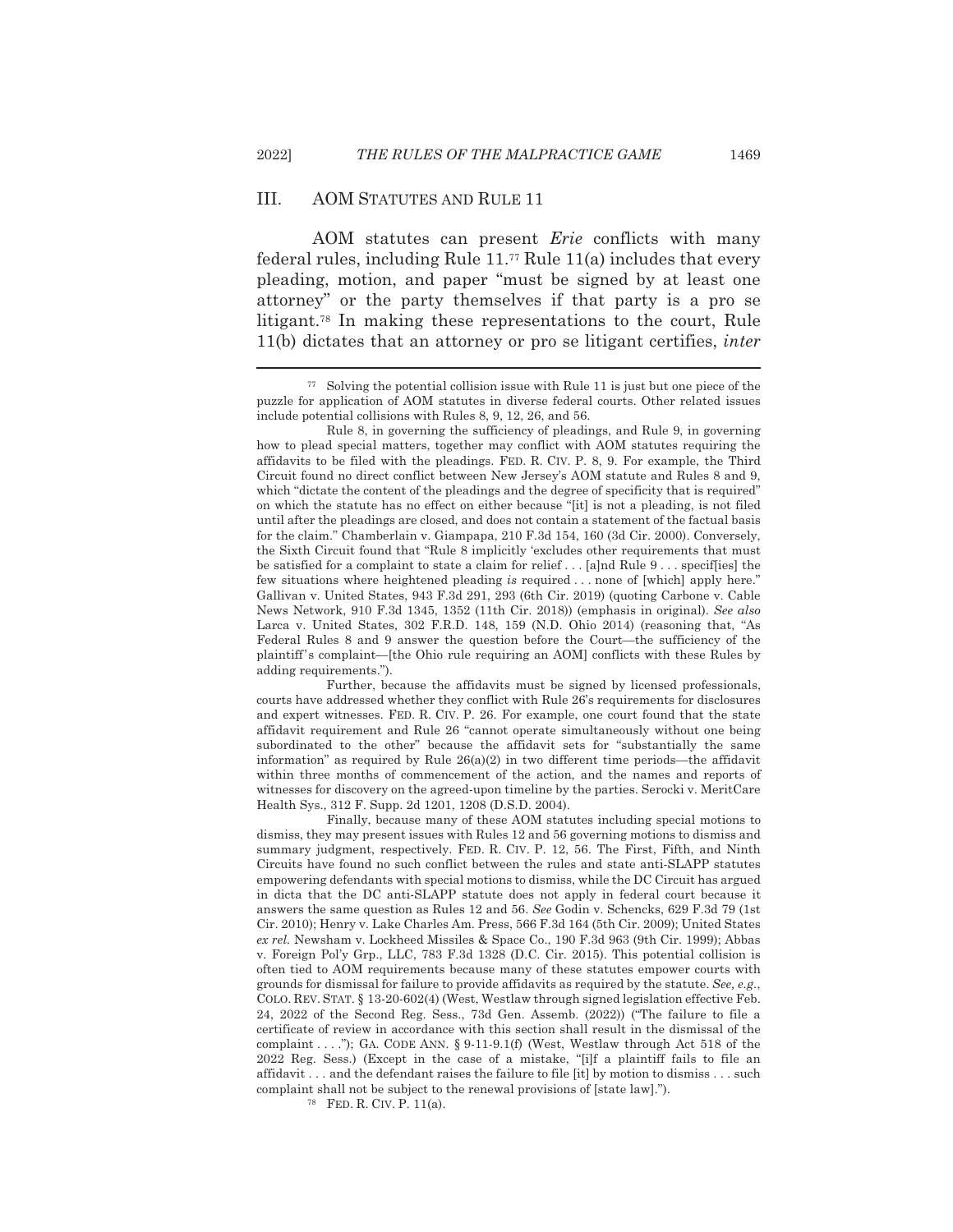*alia*, that "(1) [the law suit] is not being presented for any improper purpose  $\dots$  (2) the claims, defenses, and other legal contentions are warranted by existing law or by a nonfrivolous argument... [and]  $(3)$ ... have evidentiary support..."<sup>79</sup> Crucially, as mentioned above, Rule 11(a) includes that "[u]nless a rule or statute specifically states otherwise, a pleading need not be verified or accompanied by an affidavit."<sup>80</sup>

#### Circuit Courts Finding a Direct Collision  $A$ .

As of the writing of this note, three federal courts of appeals have found a collision between the Rule 11 exception and a state AOM statute. The Fourth, Sixth, and Eleventh Circuit Courts found that Rule 11 is sufficiently broad so as to directly collide with the state statute, and that affidavit requirements are procedural rules, making them inapplicable in federal court.<sup>81</sup>

In Royalty Network, Inc. v. Harris, the Eleventh Circuit found that the Georgia anti-SLAPP statute requiring the plaintiff to file a written verification that the claim is "well grounded in fact, ... warranted under existing law, and ... not made for an improper purpose" is a procedural rule, and therefore is inapplicable in federal court.<sup>82</sup> Instead, Rule 11 was "sufficiently broad to control the issue" of whether a pleading needs to be verified because it requires that any document presented to the court is certified by the attorney or unrepresented party submitting it, which therefore impermissibly collides with the AOM requirement.<sup>83</sup> Further, the statute was not saved by the Rule 11 exception.<sup>84</sup> The court relied on the Fifth Circuit decision in Follenfant v. Rogers, a case concerning Texas Rule of Civil Procedure 93, which held that "state rules requiring verified pleadings...are wholly inapposite [in federal court]."<sup>85</sup> Even though the statute was "enacted for substantive or important purposes," the court reasoned that the state's intentions cannot supersede the text of the statute.<sup>86</sup> Therefore, the state statute was inapplicable.<sup>87</sup>

 $79$  *Id.* 11(b).

 $80$  *Id.* 11(a).

<sup>&</sup>lt;sup>81</sup> Pledger v. Lynch, 5 F.4th 511, 520 (4th Cir. 2021); Albright v. Christensen, 24 F.4th 1039, 1045-46 (6th Cir. 2022); Royalty Network, Inc. v. Harris, 756 F.3d 1351, 1354 (11th Cir. 2014).

<sup>82</sup> Royalty Network, 756 F.3d at 1354.

 $^{83}$  Id. at 1357-58.

<sup>84</sup> *Id.* at 1360-61.

<sup>&</sup>lt;sup>85</sup> Follenfant v. Rogers, 359 F.2d 30, 32 n.2 (5th Cir. 1966). See infra notes 120-122 and accompanying text for discussion on Judge Jordan's disagreement with Follenfant.

<sup>86</sup> Royalty Network, 756 F.3d at 1361.

 $87$  *Id.* at 1355.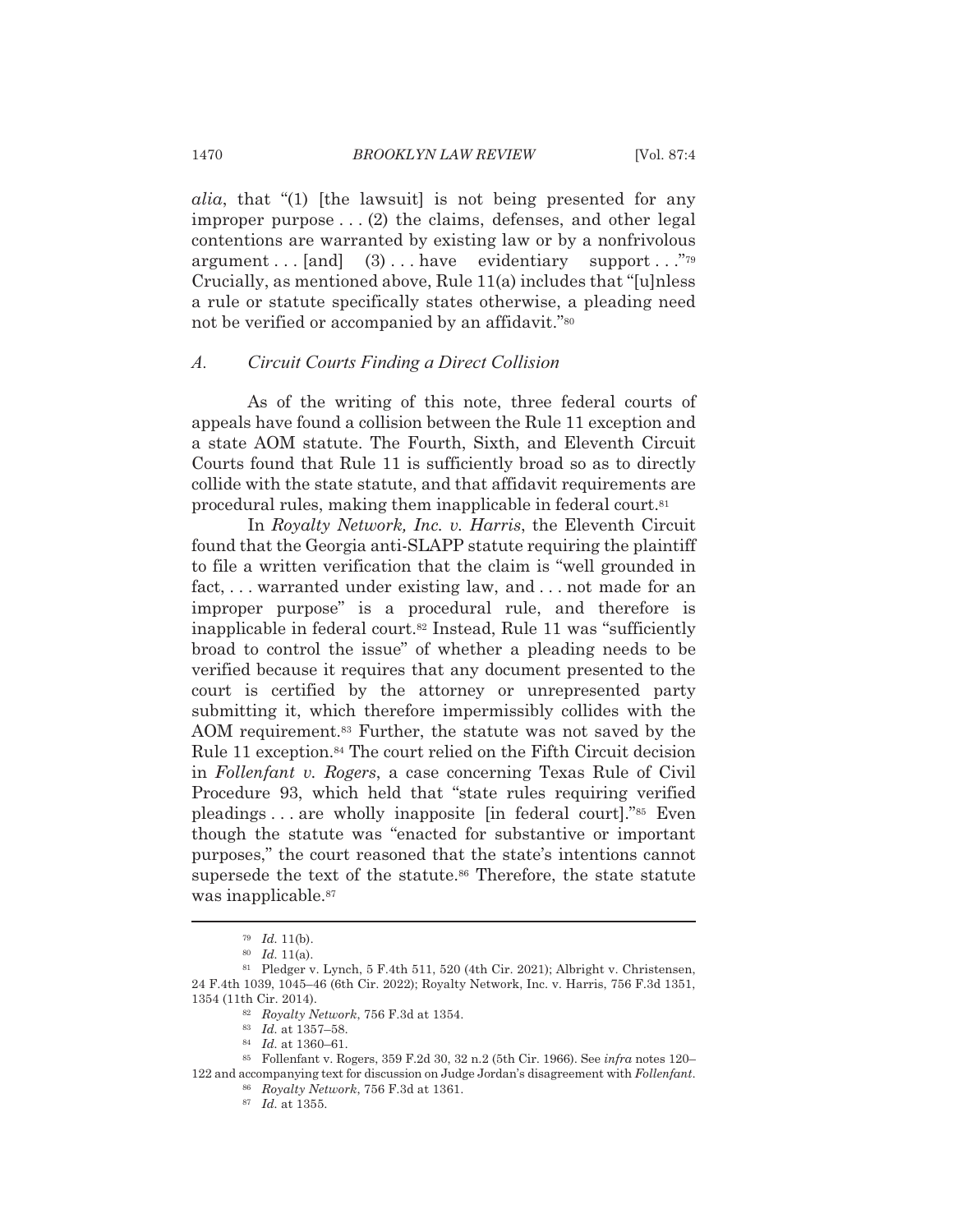Additionally, the Fourth Circuit in *Pledger v. Lynch* recently addressed collisions between the affidavit requirement in West Virginia's Medical Professional Liability Act and Rule 11 when a plaintiff filed a claim under the Federal Tort Claims Act (FTCA).<sup>88</sup> The court found, *inter alia*, that the requirement for an AOM from an "expert" health care provider at least thirty days prior to filing was a procedural rule directly conflicting with Rule 11.<sup>89</sup> The court employed similar reasoning to the Royalty *Network* court, finding that the mandatory procedural mechanism, as a prerequisite to filing a suit, was "impossible to reconcile" with Rule 11.<sup>90</sup> The court specifically rejected questioning whether the state law "significantly affect[s] the result of a litigation" because the court was engaging in guided *Erie* analysis with a valid and applicable federal rule, and this consideration was only required under unguided *Erie* analysis.<sup>91</sup> Even so, as a prerequisite to filing a suit, the court reasoned that it does "nothing to change the scope of the [party's] *liability*," further supporting their reading of the requirement as a procedural rule.<sup>92</sup> Thus, with both Rule 11 and the state statute addressing the same issue of frivolous filings and having no effect other than the procedure for filing an FTCA claim, the court found it impossible to apply both directives.<sup>93</sup>

Most recently, and in a very brief opinion with reasoning relegated largely to just two footnotes, the Sixth Circuit in Albright v. Christensen followed the Pledger court as persuasive authority to find that the Michigan AOM statute requiring a medical malpractice plaintiff to file an affidavit signed by a health professional impermissibly conflicts with Rule 11.94 The court reasoned, per Royalty Network, that the Rule 11 exception refers only to federal directives, and thus the federal rule must apply over the Michigan statute.<sup>95</sup> Although the appellants did not raise the argument that the statute conflicts with Rule 11, the court felt it "disingenuous" to not address the "obvious<sup>[]</sup> conflict[]" between them.<sup>96</sup>

<sup>88</sup> Pledger v. Lynch, 5 F.4th 511, 520 (4th Cir. 2021).

 $89$  Id.

 $90$  *Id.* 

 $91$  *Id.* at 521 (alteration in original).

<sup>&</sup>lt;sup>92</sup> Id. at 523 (emphasis in original) (quoting Gallivan v. United States, 943 F.3d 291, 295 (6th Cir. 2019)).

<sup>&</sup>lt;sup>93</sup> Id. at 523-24.

<sup>&</sup>lt;sup>94</sup> See Albright v. Christensen, 24 F.4th 1039, 1045–46 (6th Cir. 2022).

<sup>&</sup>lt;sup>95</sup> Id. at 1045 n.2.

<sup>&</sup>lt;sup>96</sup> Id. at 1045 n.3.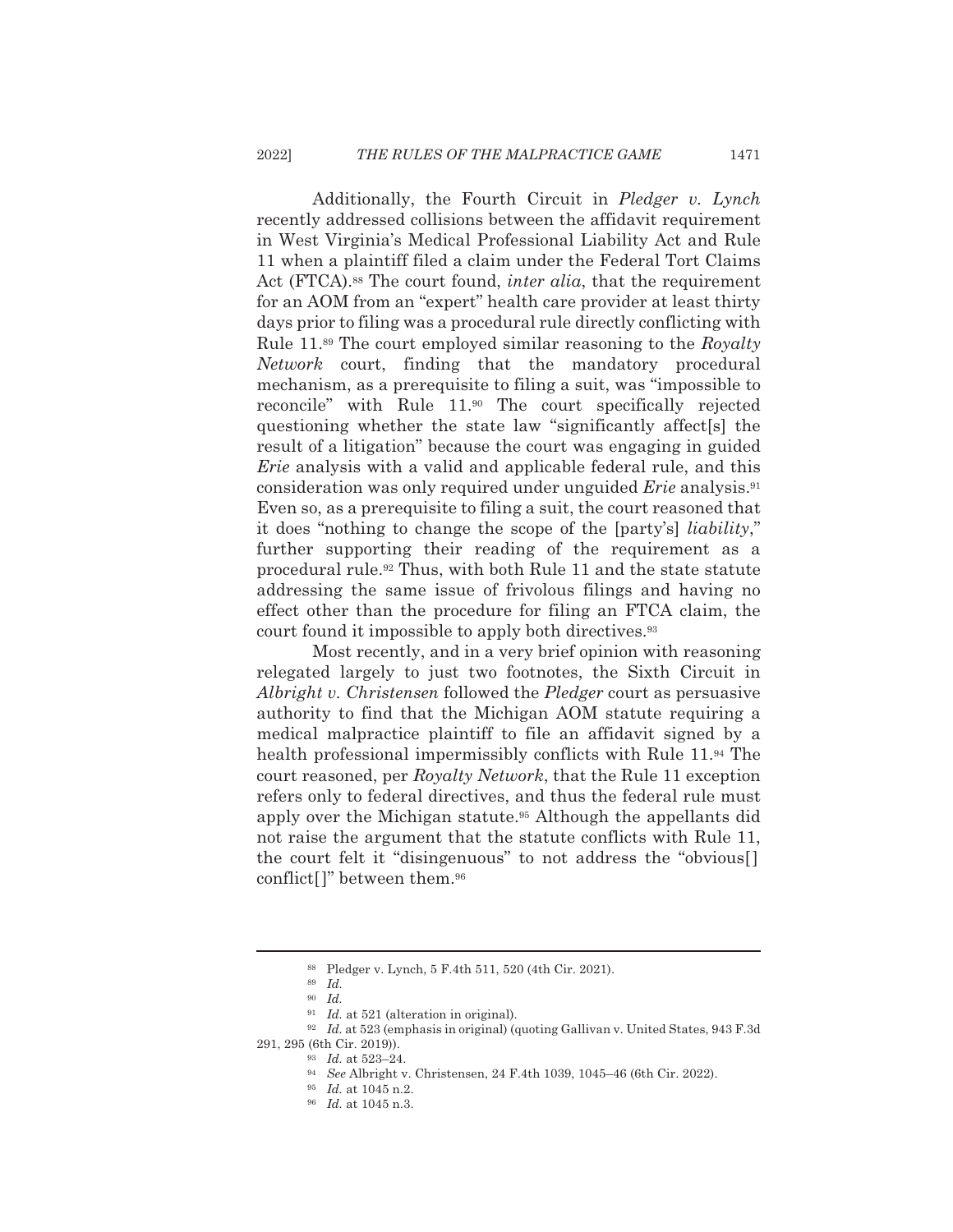#### $B$ . Circuit Courts Finding No Collision

Conversely, two other federal courts of appeals have found no such collision between Rule 11 and the respective state statutes. As discussed below, both the Third and Tenth Circuit Courts found the state statutes narrowly tailored and operating in a different realm than Rule 11, thus rendering both applicable in federal court without causing a collision. Further, both courts emphasize policy motivations and explicitly recognize the legitimate state interests and legislative intentions being advanced by the respective statutes.

In Liggon-Redding v. Estate of Sugarman, the Third Circuit found that Rule 11 was not sufficiently broad so as to directly collide with the Pennsylvania law requiring an AOM within sixty days of filing a professional negligence claim.<sup>97</sup> While Rule 11 and the Pennsylvania law overlap in their purpose of weeding out frivolous litigation, the court reasoned that each "controls its own intended area of influence."<sup>98</sup> Because Rule 11 was not on point under this reading, the court proceeded to engage in unguided *Erie* analysis and considered whether applying the state statute would promote the twin aims of *Erie*.<sup>99</sup> The court found that not applying the state statute would be outcome-determinative in cases such as this one because litigants with meritless claims could more easily pursue litigation in federal court with diversity jurisdiction compared to in Pennsylvania state courts, thus encouraging forum shopping.<sup>100</sup> Given that one of the aims of the *Erie* doctrine is to prevent discrimination between citizens and noncitizens as a means of discouraging forum shopping, the court concluded that the Pennsylvania statute must apply.<sup>101</sup> The court also emphasized the statute's underlying legislative intent while considering its compatibility with other federal rules: to ensure the merit of professional negligence claims, and to conserve valuable judicial time and resources for such meritorious claims.<sup>102</sup>

Similarly, in Trierweiler v. Croxton and Trench Holding Corp., the Tenth Circuit found that Rule 11 could coexist with Colorado's AOM statute requiring a plaintiff's attorney to certify

<sup>&</sup>lt;sup>97</sup> Liggon-Redding v. Estate of Sugarman, 659 F.3d 258, 259-60 (3d Cir. 2011).

<sup>&</sup>lt;sup>98</sup> Id. at 263.

<sup>&</sup>lt;sup>99</sup> Id. at 264.

 $100$  *Id.* 

 $101$  *Id.* at 263. The court also found that there was no conflict between the statute's dismissal procedures for failure to comply with the certificate requirement with Rule 11's sanctions procedures, using much of the same reasoning regarding scope of the rule and statute, but that issue and reasoning is out of this note's scope. Id.

<sup>&</sup>lt;sup>102</sup> Liggon-Redding, 659 F.3d at 262-63.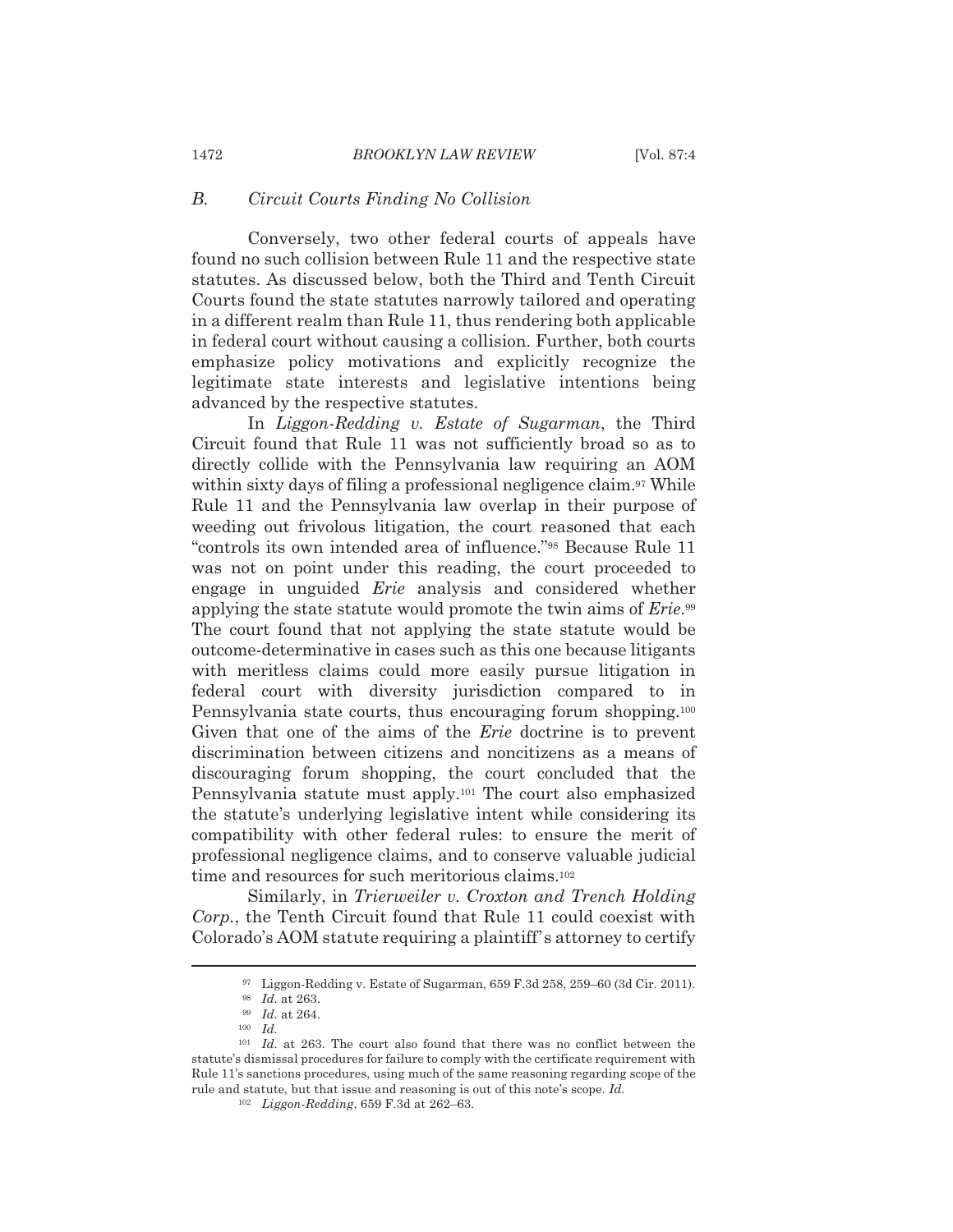within sixty days from the filing date that an expert found the claims were meritorious.<sup>103</sup> Although Rule 11 and the statute overlap in purpose, the court found that the statute is "more" narrowly tailored [by] requiring the attorney to affirm that a professional in the field finds the claim to have 'substantial justification."<sup>104</sup> In doing so, the laws target different stakeholders: where "[the state statute] penalizes the party, Rule 11 targets the attorney."<sup>105</sup> Importantly, the statute is also narrowly tailored to protect a particular class of defendants, which furthers state interests not vindicated by Rule 11.<sup>106</sup> The court thus engaged in unguided *Erie* analysis and reasoned that because "[t] he statute is 'bound up' with the substantive right embodied in the state cause of action for professional negligence," it is a substantive rule which must be applied under diversity jurisdiction.<sup>107</sup> Further, similar to the *Liggon-Redding* court, the court found that refusal to apply the state law here would create significantly different results if litigating the case in state compared to federal court, and would impose an inequitable result through the use of a penalty on state plaintiffs, but not on plaintiffs in federal court, resulting in a frustration of at least one of the *Erie* twin aims.<sup>108</sup>

## $C_{\cdot}$ Concurring and Dissenting Opinions in Favor of Finding No Collision

Neither Liggon-Redding nor Trierweiler produced separate opinions from the respective majorities.<sup>109</sup> However, the majority opinions in *Pledger* and *Royalty Network* were each met with spirited dissenting-in-part and concurring opinions, respectively.<sup>110</sup>

In *Pledger*, Judge Quattlebaum made four distinct arguments relevant to Rule 11 in his opinion dissenting-in-part from the majority. First, he engaged in a similar analysis as the Liggon-Redding and Trierweiler courts to find that overlap between Rule 11 and the state statute does not make them

<sup>&</sup>lt;sup>103</sup> See Trierweiler v. Croxton & Trench Holding Corp., 90 F.3d 1523, 1539-41 (10th Cir. 1996).

<sup>&</sup>lt;sup>104</sup> *Id.* at 1540 (quoting COLO. REV. STAT. Ann. § 13-20-602(3)(a)(II)) (West, Westlaw through Feb. 24, 2022 of the Second Reg. Sess., 73d Gen. Assemb. (2022)).

 $^{105}\;$   $Id.$ 

 $106$  *Id.* 

 $107$  *Id.* at 1541.

 $^{\rm 108}$   $\,$   $\!Id.$  at 1540–41.

<sup>&</sup>lt;sup>109</sup> See Liggon-Redding v. Estate of Sugarman, 659 F.3d 258 (3d Cir. 2011); Trierweiler, 90 F.3d at 1523.

 $110$  The *Albright* majority opinion was also met with a concurring-in-part and dissenting-in-part opinion, but it did not discuss the Rule 11 issue. See Albright v. Christensen, 24 F.4th 1039, 1049-50 (6th Cir. 2022) (Siler, J., dissenting in part).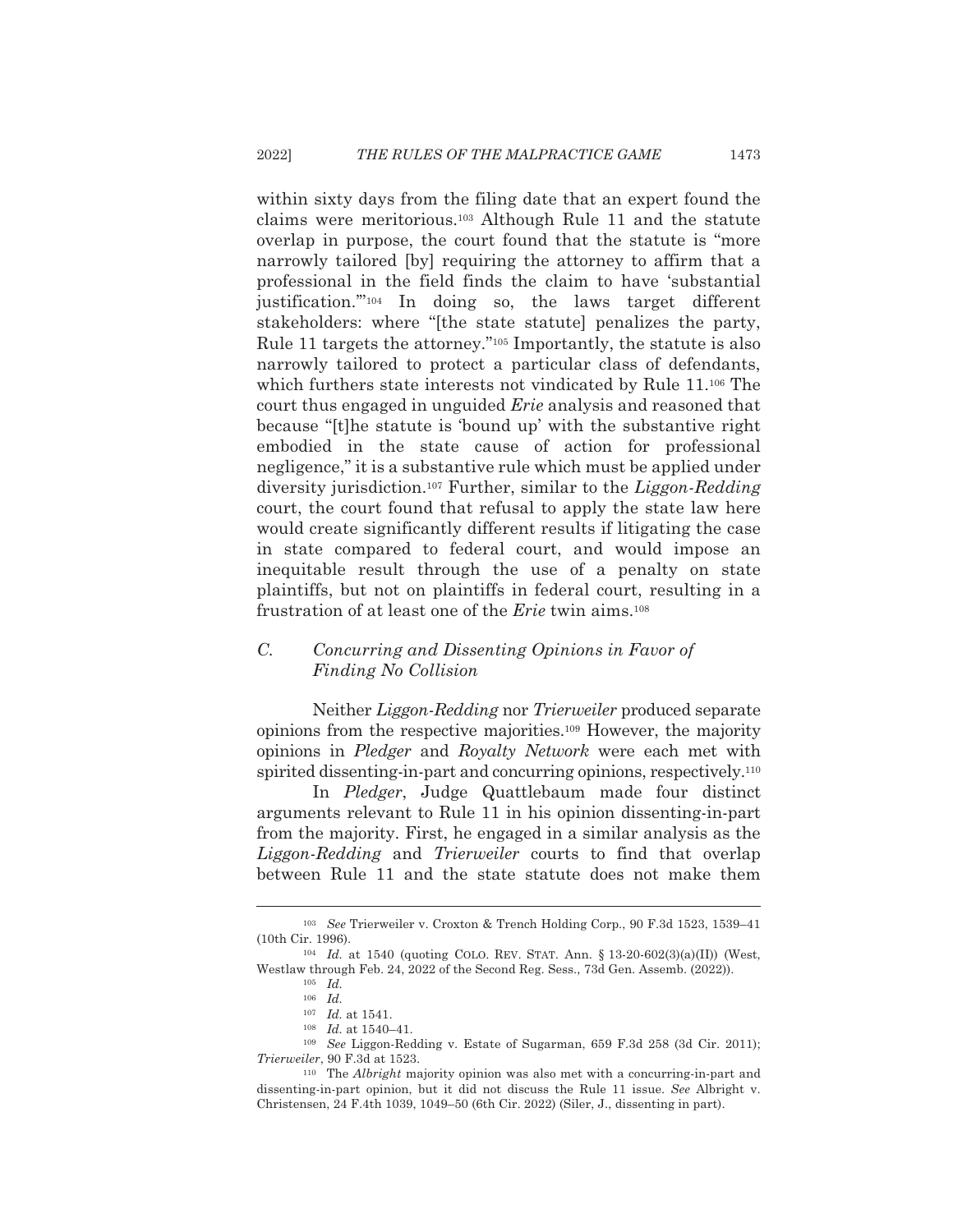impermissibly collide.<sup>111</sup> In fact, Judge Quattlebaum contended that to reason that Rule 11 and the state statute govern the same issue of whether the plaintiff of a medical malpractice action must file an affidavit prior to filing a suit under the FTCA "stretches" Shady Grove past its intended context."<sup>112</sup> Second, he criticized the majority for "taking *eight* bites at the apple" by stitching together eight different federal rules (and not simply Rule 11, for example) to find a collision with the statute, which is contrary to the "precise wielding of Shady Grove."<sup>113</sup> Third, he found that all eight of these rules and the entirety of the federal rules are silent on the specific issue of an AOM requirement, and he critiqued the majority for reading this silence as "an affirmative mandate that the requirement does not apply in federal court."<sup>114</sup> Finally, Judge Quattlebaum also engaged in the substantive/procedural law debate, and found that, although the statute possesses some procedural characteristics, it leaned substantive.<sup>115</sup> This is because the AOM requirement at issue was found in "a statute" outlining a state-law cause of action and the boundaries of liability" rather than the state rules of civil procedure.<sup>116</sup> Further, "substantive liability only flows from compliance" with the affidavit mandate.<sup>117</sup>

Judge Jordan in his Royalty Network concurrence made a very different argument from Judge Quattlebaum, as well as the Third and Tenth Circuits. While he also found no direct collision between the state statute at issue and Rule 11,<sup>118</sup> he believed the majority, and the precedent case from the Fifth Circuit on which their reasoning is based, were incorrect in reading the Rule 11

<sup>&</sup>lt;sup>111</sup> Pledger v. Lynch, 5 F.4th, 511, 531 (Quattlebaum, J., dissenting in part).

<sup>&</sup>lt;sup>112</sup> Id. at 528; see also Burlington N. R.R. Co. v. Woods, 480 U.S. 1, 4-5 (1987) (reasoning that "[t]he initial step is to determine whether, when fairly construed, the scope of [the Federal Rule] is 'sufficiently broad' to cause a 'direct collision' with the state law" (emphasis added) (quoting Walker v. Armco Steel Corp., 446 U.S. 740, 749–50 (1980))).

 $113$  Pledger, 5 F.4th at 530 (Quattlebaum, J., dissenting in part) (emphasis in original).

 $114$  *Id.* at 532.

 $115$  *Id.* at 534.

 $116$  *Id* at 535

 $117$  *Id.* at 534. Indeed, Judge Quattlebaum questions whether the court should engage in *Erie* analysis in the first place, as the court was not sitting in diversity, but rather had statutory jurisdiction under 28 U.S.C. § 1346(b)(1). Id. at 528-29. An important underlying assumption of *Erie* doctrine is that it applies to federal courts regardless of the jurisdictional basis. See generally Alexander A. Reinert, Erie Step Zero, 85 FORDHAM L. REV. 2341 (2017) (arguing that the "common wisdom" of applying Erie doctrine in all federal cases, no matter the basis for jurisdiction, is incorrect); D. Chanslor Gallenstein, Whose Law Is It Anyway? The Erie Doctrine, State Law Affidavits of Merit, and the Federal Tort Claims Act, 60 U. LOUISVILLE L. REV. 19 (2021) (discussing whether to engage in *Erie* analysis for FTCA claims in federal court). However, this assumption is out of this note's scope.

<sup>&</sup>lt;sup>118</sup> Royalty Network, Inc. v. Harris, 756 F.3d 1351, 1363 (11th Cir. 2014) (Jordan, J., concurring).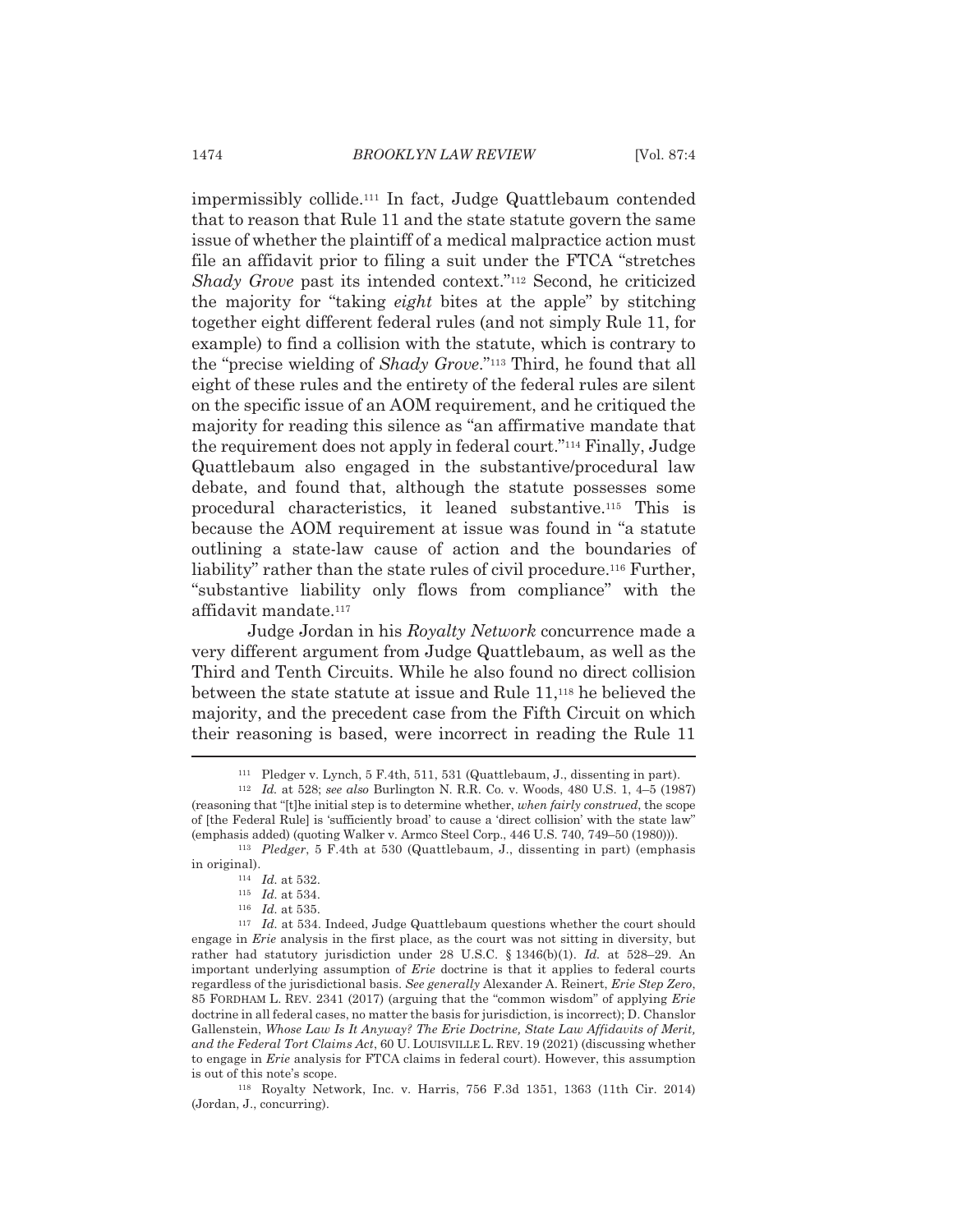exception as only including federal rules or statutes.<sup>119</sup> Specifically, he objected to the Follenfant decision, and believed that the Fifth Circuit misread the exception's silence as confining to federal rules only.<sup>120</sup> This reading, he reasoned, is contrary to both Shady Grove's teachings of reading ambiguous federal rules in a manner to avoid "substantial variations" in state and federal litigation, and the Supreme Court's advisement to read the rule by itself, and not by the Advisory Committee's descriptions.<sup>121</sup> Even further, he found the Follenfant decision so "broad sweep[ing]" as to create a conflict where there is none otherwise.<sup>122</sup> But, because of this misreading, Judge Jordan felt his and the court's hands were tied, and thus concurred in judgment only because of this precedent.<sup>123</sup>

## IV. RESOLVING THE CIRCUIT SPLIT: READING THE RULE 11 EXCEPTION TO INCLUDE STATE RULES AND STATUTES

The split decisions between the circuit courts of appeals demonstrate frustration by both courts deciding these cases and parties litigating them on multiple levels with these statutes and Rule 11: (1) whether Rule 11 is sufficiently broad so as to directly collide with the given statute; (2) more pointedly, whether the Rule 11 exception applies to include state statutes; and (3) whether these statutes and requirements are procedural or substantive in nature, thereby determining their applicability in federal court.

An effective solution to this split in decisions, and to address each of these issues, is for courts to adopt a reading of the Rule 11 exception to include state directives, thus limiting the scope of Rule 11 over these more precisely tailored AOM statutes. In doing so, courts can not only avoid engaging in difficult choice-of-law decisions and analysis but can also better promote both the twin aims of the *Erie* doctrine and the valid state interest of combating frivolous litigation for which Rule 11 is ill-equipped to handle on its own.<sup>124</sup> Most importantly, an inclusive reading of Rule 11 promotes the

 $119$  *Id.* 

 $120$  *Id.*  $121$  *Id.* 

 $122$  *Id.* 

 $123$  *Id.* at 1362.

<sup>&</sup>lt;sup>124</sup> See Liggon-Redding v. Estate of Sugarman, 659 F.3d 258, 264 (3d Cir. 2011) ("IIf [the state statute] is considered procedural, and thus inapplicable in federal courts, it would, theoretically, be easier to pursue frivolous or meritless professional malpractice cases in federal court (without a certificate of merit requirement) in diversity and pendent jurisdictions cases, than in Pennsylvania state courts (with such a requirement)."); Trierweiler v. Croxton & Trench Holding Corp., 90 F.3d 1523, 1540 (10th Cir. 1996) ("By protecting a particular class of defendants, and by expediting such cases, the [state] statute vindicates substantive interests of Colorado not covered by Rule 11.").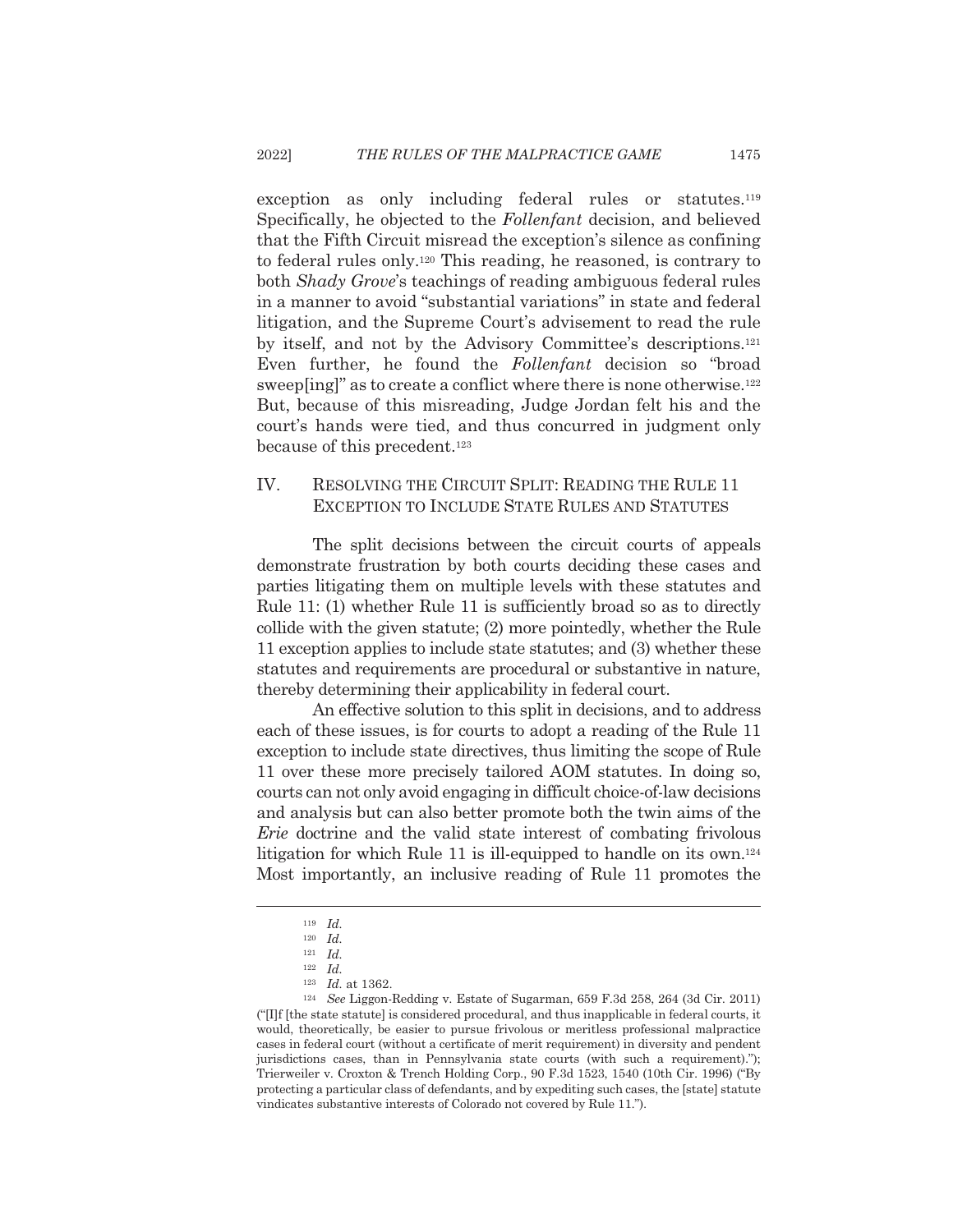principles of federalism and separation of powers underlying the *Erie* doctrine and our governance system.<sup>125</sup>

## Consistency with Precedent and Erie Teachings of А. **Federal Rule Construction**

Indeed, a court's reading of the scope of the Rule 11 exception could be the dispositive factor in deciding whether AOM statutes are applied in federal court.<sup>126</sup> By finding that the exception covers both state and federal directives, courts can avoid *Erie* analysis of the state statute and Rule 11 altogether.<sup>127</sup> Such a reading of the exception is not novel, as courts at the district level have previously read the rule's silence on its applicability as inclusive of state directives.<sup>128</sup> And while the Royalty Network and *Albright* courts justified reading the exception exclusively by following  $Follenfant$ <sup>129</sup> a perspective such as Judge Quattlebaum's<sup>130</sup> may find that *Follenfant* was correctly decided but that it is inapplicable in cases involving AOM statutes. The holding of Follenfant can be understood as being limited to state rules of civil procedure—which were not at issue in Royalty Network, Pledger, and Albright<sup>131</sup>—and inapplicable in cases involving state-law causes of action and substantive liability.

The fact remains, however, that Rule 11 is silent as to its scope. Should courts read this silence as excluding or including state statutes from the Rule 11 exception? One argument is that "history and logic" indicate that the exception was intended to only cover federal statutes, and not state statutes.<sup>132</sup> In particular, the examples in the Advisory Committee's note to the rule are all federal statutes, and the note's language "suggests that the rulemakers' concern was assuring that the continuity of certain federal statutes was not disrupted."<sup>133</sup> While the Rules Enabling

 $^{129}$   $\,$  See supra Section III.A.

<sup>&</sup>lt;sup>125</sup> See Pledger v. Lynch, 5 F.4th 511, 52 (4th Cir. 2021) (Quattlebaum, J., dissenting in part) ("But as esoteric as these concepts [of the relationship between federal and state law and *Erie* doctrinel, underneath them are important principles of federalism. What is the proper balance of power between the federal government and the states? How do the Supremacy Clause and the Tenth Amendment interact?").

 $126$  Grossberg, supra note 16, at 251.

 $127$  *Id.* 

<sup>&</sup>lt;sup>128</sup> See, e.g., RTC Mortg. Trust 1994 N-1 v. Fidelity Nat. Title Ins. Co., 981 F. Supp. 334, 345 (D.N.J. 1997) (concluding "Rule 11 specifically allows room for the operation of other statutes which may require an affidavit"); Thompson by Thompson v. Kishwaukee Valley Med. Grp., No. 86-1483, 1986 WL 11381, at \*2 (N.D. Ill. 1986) (concluding "[t]here is nothing in Rule 11 which limits the exception only to federal statutes").

 $^{130}$   $\,$  See supra notes 115–119 and accompanying text.

 $^{131}$   $\,$  See supra Section III.A.

<sup>&</sup>lt;sup>132</sup> Grossberg, *supra* note 16, at 252.

 $133$  *Id.*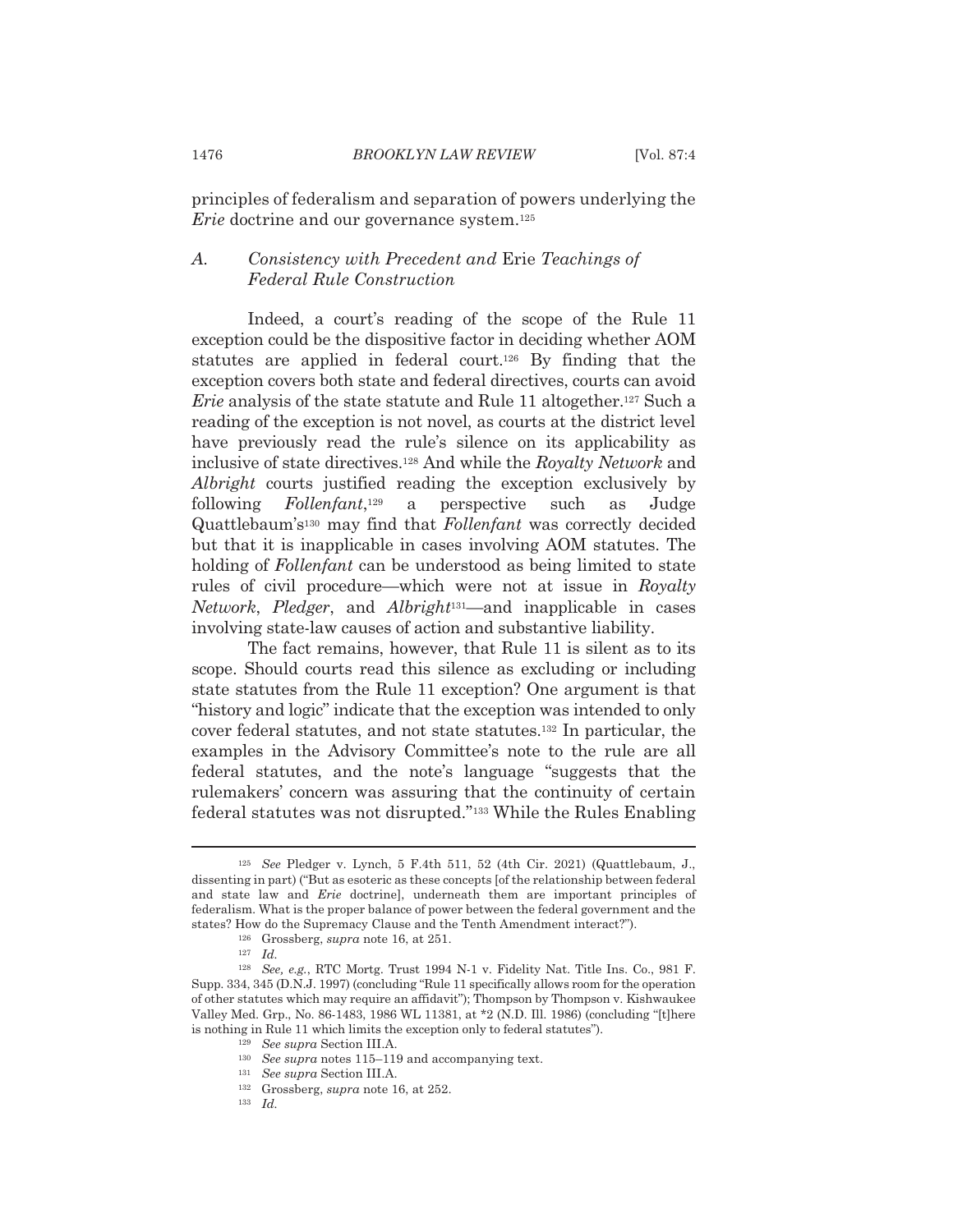Act does not empower the rulemakers to prevent the application of state statutes, it does empower them to supersede federal laws under  $28$  U.S.C. §  $2072(b)$ , and therefore the exception should be read as the rulemakers not exercising this ability to supersede federal laws.<sup>134</sup> However, the Supreme Court has underscored that "it is the Rule itself, not the Advisory Committee's description of it, that governs,"<sup>135</sup> and so the rule's note is not instructive. In fact, the Court has even declined to read in limitations in other provisions of Rule 11.<sup>136</sup> For example, in Business Guides v. Chromatic Communications Enterprises, the Court declined to read the phrase "attorney or party" in Rule 11 as "attorney or *unrepresented* party."<sup>137</sup>

This brings courts back to square one of reading the exception and determining its scope. To that end, the Supreme Court instructs under the *Erie* doctrine that courts "should read an ambiguous Federal Rule to avoid 'substantial variations [in outcomes] between state and federal litigation."<sup>138</sup> This scheme would then prompt courts to read the exception as inclusive of state directives.<sup>139</sup> Indeed, courts may be well served to consider Justice Ginsburg's dissenting (but nonetheless instructive) guidance to read the federal rules "with awareness of, and sensitivity to, important state regulatory policies," as per Erie precedent,<sup>140</sup> which Judge Quattlebaum accuses the *Pledger* majority of ignoring.<sup>141</sup>

#### $B$ . A More Effective Promotion of the Twin Aims of Erie

Courts should adopt an inclusive reading of the Rule 11 exception to more effectively promote the twin aims of *Erie* and the guiding principles of the doctrine, as the *Liggon-Redding* and Trierweiler courts detailed.<sup>142</sup> Indeed, courts should be sensitive to faithfully promoting the twin aims of *Erie* in their analyses. While the *Pledger* majority asserts that "[w] hether a

 $134$  *Id* at 253

<sup>&</sup>lt;sup>135</sup> Royalty Network, Inc. v. Harris, 756 F.3d 1351, 1363 (11th Cir. 2014) (Jordan, J., concurring) (quoting Wal-Mart Stores, Inc. v. Dukes, 564 U.S. 338, 363 (2011)).

 $136$  *Id.* 

<sup>&</sup>lt;sup>137</sup> Bus. Guides, Inc. v. Chromatic Commc'ns. Enters., Inc., 498 U.S. 533, 544 (1991). <sup>138</sup> Royalty Network, 756 F.3d at 1363 (Jordan, J., concurring) (alteration in original) (quoting Shady Grove Orthopedic Assocs., P.A. v. Allstate Ins. Co., 559 U.S.

<sup>393, 405</sup> n.7 (2010)).

 $^{139}$  See id.

<sup>&</sup>lt;sup>140</sup> Shady Grove Orthopedic Assocs., P.A. v. Allstate Ins. Co., 559 U.S. 393, 437  $(2010)$  (Ginsburg, J., dissenting).

<sup>&</sup>lt;sup>141</sup> Pledger v. Lynch, 5 F.4th 511, 529-30 (4th Cir. 2021) (Quattlebaum, J., dissenting in part).

<sup>&</sup>lt;sup>142</sup> See supra notes 100-101, 108.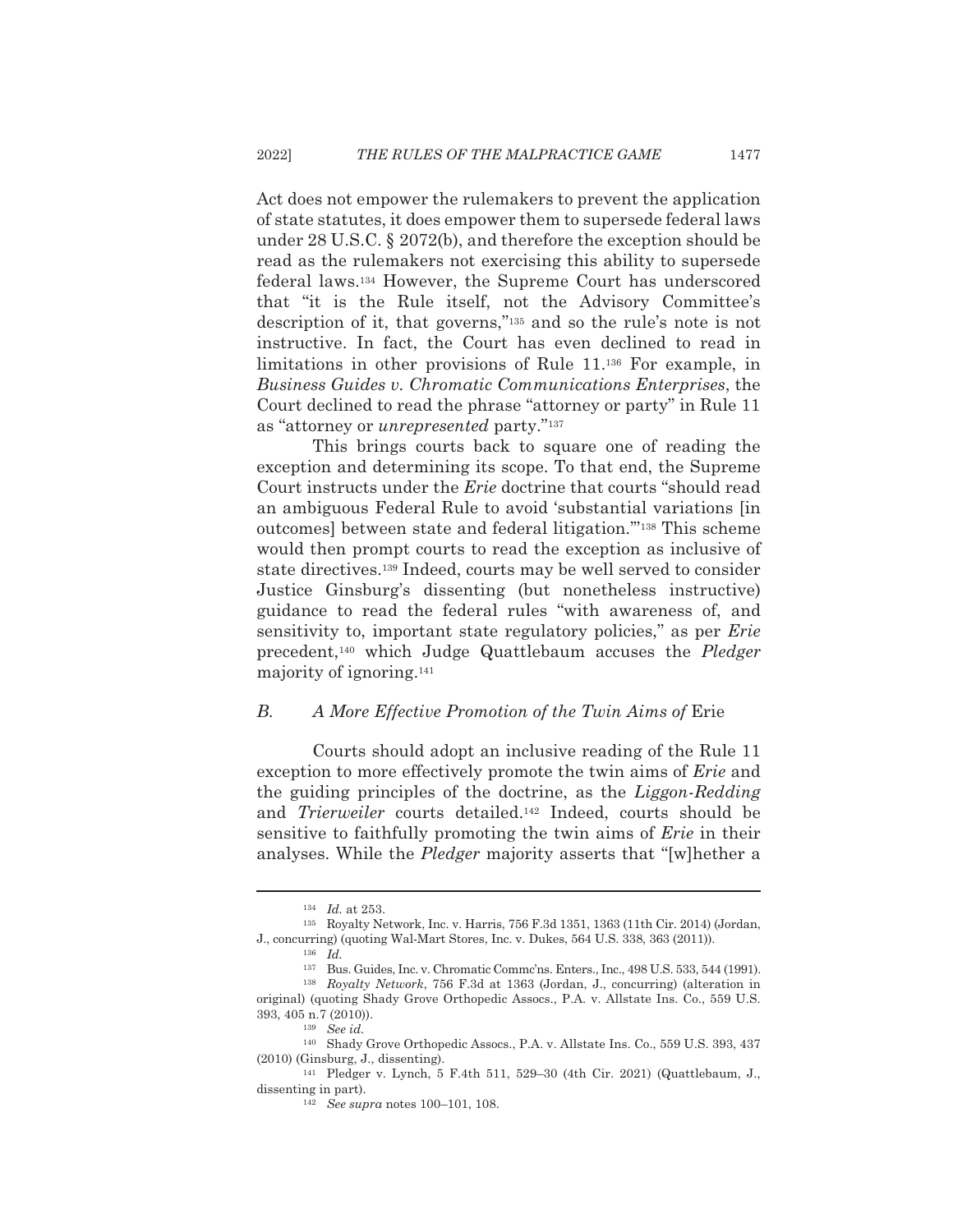state law . . . 'significantly affect [s] the result of a litigation' [is a] question [] [the court] ask[s]" only during unguided  $Erie$ ,<sup>143</sup> the Supreme Court has directed otherwise. In fact, this outcomedetermination test serves an important function across the entire *Erie* doctrine because of the twin aims. The Supreme Court in Shady Grove advises a court to read the federal rule in question, if ambiguous, so as to avoid differences in outcomes between litigating the same suit in state or federal court, in furtherance of the twin aims.<sup>144</sup> So, while the outcomedetermination test is employed when engaging in unguided Erie analysis,<sup>145</sup> as the *Pledger* court correctly notes, here the Court is also instructing the lower courts to employ this analysis when evaluating the scope of an ambiguous federal rule compared to the state law—a step under guided *Erie* analysis.<sup>146</sup> Even Justice Scalia, who authored the *Shady Grove* opinion, reminds the Court in Stewart Organization, Inc. v. Ricoh Corp. that, when reasoning whether the rule controls an issue, "a broad reading" that would create significant disuniformity between state and federal courts should be avoided if the text permits."<sup>147</sup> The twin aims seem to rear their heads beyond unguided *Erie* and into the principles of guided Erie analysis.<sup>148</sup>

#### $C$ . A More Effective Promotion of Legislative Aims

Courts should further adopt an inclusive reading of the Rule 11 exception to promote the valid policy motivations of AOM statutes, including conservation of judicial resources and protecting specific classes of defendants from frivolous lawsuits.<sup>149</sup>

Rule 11 applies to all parties in an action and as mentioned previously, instructs how parties must make representations to the court. While the *Pledger* majority found that Rule 11 serves the same function as these statutes in combating frivolous lawsuits,<sup>150</sup> the Trierweiler court and Judge Quattlebaum in his Pledger dissent

<sup>&</sup>lt;sup>143</sup> Pledger, 5 F.4th at 521 (quoting *Shady Grove*, 559 U.S. at 406).

<sup>&</sup>lt;sup>144</sup> Shady Grove, 559 U.S. at 405 n.7; see also Royalty Network Inc. v. Harris, 756 F.3d 1351, 1363 (11th Cir. 2014) (Jordan, J., concurring).

<sup>&</sup>lt;sup>145</sup> See Hanna v. Plumer, 380 U.S. 460, 471-73 (1965).

 $146$  See id.

<sup>&</sup>lt;sup>147</sup> Stewart Org., Inc. v. Ricoh Corp., 487 U.S. 22, 38 (1988) (Scalia, J., dissenting).

<sup>&</sup>lt;sup>148</sup> See supra notes 49–60 and accompanying text.

<sup>&</sup>lt;sup>149</sup> See Trierweiler v. Croxton & Trench Holding Corp., 90 F.3d 1523, 1536 (10th Cir. 1996) ("These differences [between the Colorado and Michigan professional negligence laws] reflect an approach, on Colorado's part, of reducing the burdens imposed on attorneys by (1) expediting resolution of malpractice suits as efficiently as possible and weeding out frivolous claims, and (2) limiting the period within which plaintiffs can sue." (citation omitted)).

<sup>&</sup>lt;sup>150</sup> Pledger v. Lynch, 5 F.4th 511, 520 (4th Cir. 2021).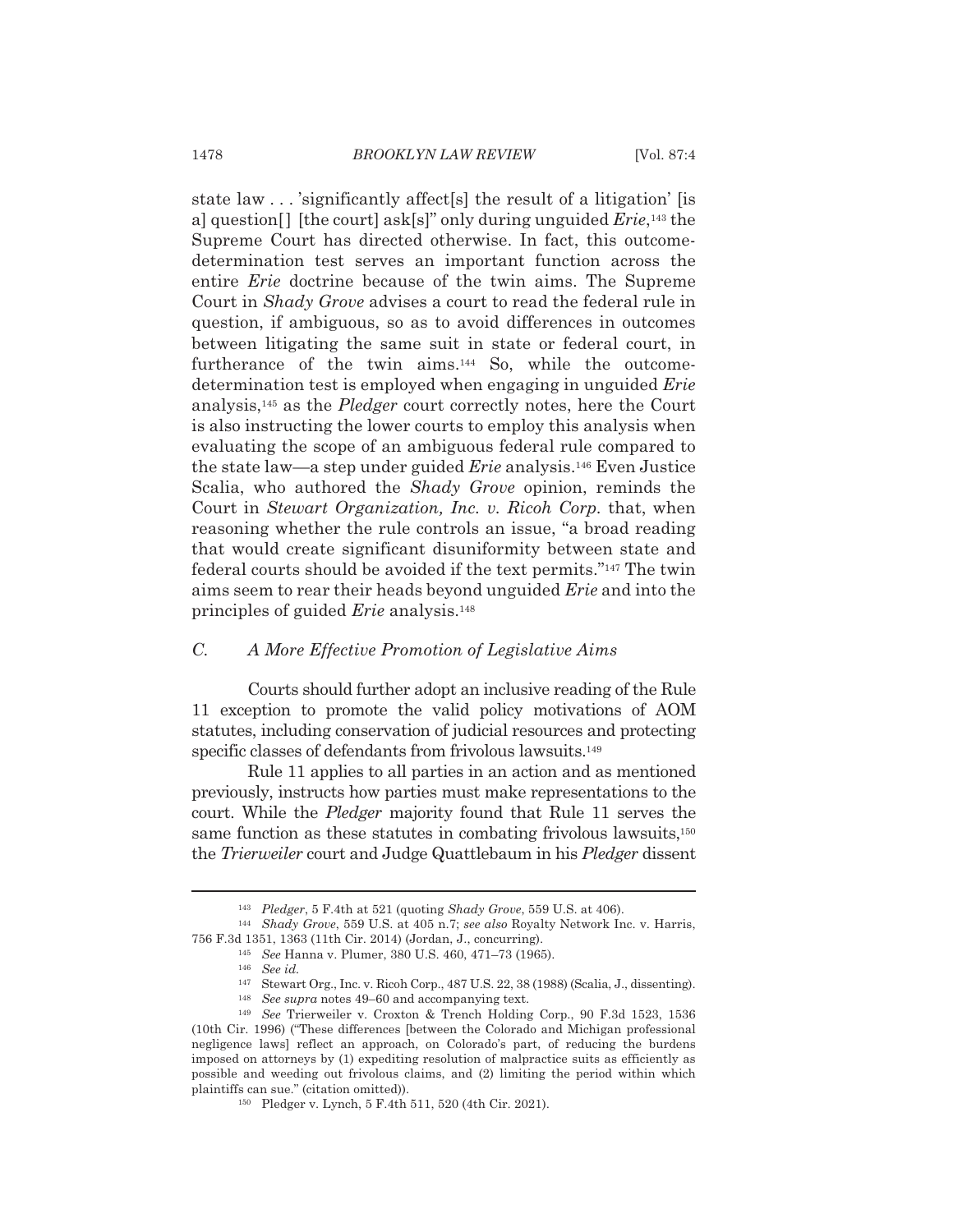provide more persuasive understandings of the relationship between these two sources of law. Because the respective state statutes apply specifically to professional malpractice issues and specific classes of defendants, they are more narrowly tailored than Rule 11.<sup>151</sup> Thus, these statutes "vindicate[] substantive interests of [the state] not covered by Rule 11" of reducing frivolous lawsuits and meritless claims in professional malpractice cases.<sup>152</sup> Indeed, a court should not be asking whether the federal rule and state statute overlap.<sup>153</sup> Instead, the court should ask, "when fairly construed, [whether] the scope of [the Federal Rule] is 'sufficiently broad' to cause a 'direct collision' with the state law or, implicitly, to 'control the issue' before the court, thereby leaving no room for operation of [the state] law."<sup>154</sup> For example, the *Liggon-Redding* court found that the Pennsylvania statute and Rule 11 operate in separate spheres of influence entirely "without any conflict."<sup>155</sup> Whether or not the statutes provide overlapping protections, operation of such targeted legislation in federal court can more specifically protect practitioners acting in a professional capacity from the "emotional, reputational and financial risk" of meritless lawsuits than Rule 11 on its own.<sup>156</sup>

Indeed, post-Shady Grove, courts may still consider these legislative interests in the  $Erie$  inquiry,<sup>157</sup> but an open question remains as to how much weight they should afford them.<sup>158</sup> In deciding this, courts face the tension between "the Scalia plurality" and the Ginsburg dissent."<sup>159</sup> While "[t]he Scalia plurality finds no room to read with sensitivity [to state interests], and accordingly lets the federal rule-on-point trounce a significant state policy,"<sup>160</sup> Justice Ginsburg vehemently opposes diminishing consideration of state interests.<sup>161</sup> However, Professor Stan Cox of New England Law Boston finds that the *Erie* court itself already weighed in on

 $151$  See supra notes 104–106, 112 and accompanying text.

 $152$  Trierweiler, 90 F.3d at 1540.

 $153$  *Id.* at 1539.

 $154$  *Id.* at 1539-40 (second and third alterations in original) (emphasis added) (quoting Burlington Northern R.R. Co. v. Woods, 480 U.S. 1, 4-5 (1987)).

<sup>&</sup>lt;sup>155</sup> Liggon-Redding v. Estate of Sugarman, 659 F.3d 258, 263 (3d Cir. 2011) ("Blecause each rule controls its own...area of influence without any conflict, [the state statute] is not 'superfluous' since its promulgation was specifically intended to ferret out claims lacking merit in the interest of preserving judicial resources and promoting judicial economy.").

AM. MED. ASS'N, *supra* note 4, at 1; see supra note 124.

 $157$  This requirement was first articulated by the Court in Walker, and then reaffirmed in *Gasperini* as a requirement to "[read] the Federal Rules...with sensitivity to important state interests and regulatory policies." Gasperini v. Ctr. for Humanities, Inc., 518 U.S. 415, 427 n.7 (1996); see also Stan Cox, Putting Hanna to Rest in Shady Grove, 44 CREIGHTON L. REV. 43, 45 (2010).

<sup>&</sup>lt;sup>158</sup> Tidmarsh, *supra* note 69, at 900.

<sup>&</sup>lt;sup>159</sup> Cox, *supra* note 157, at 45.

 $160$  *Id.* 

 $161$  *Id.*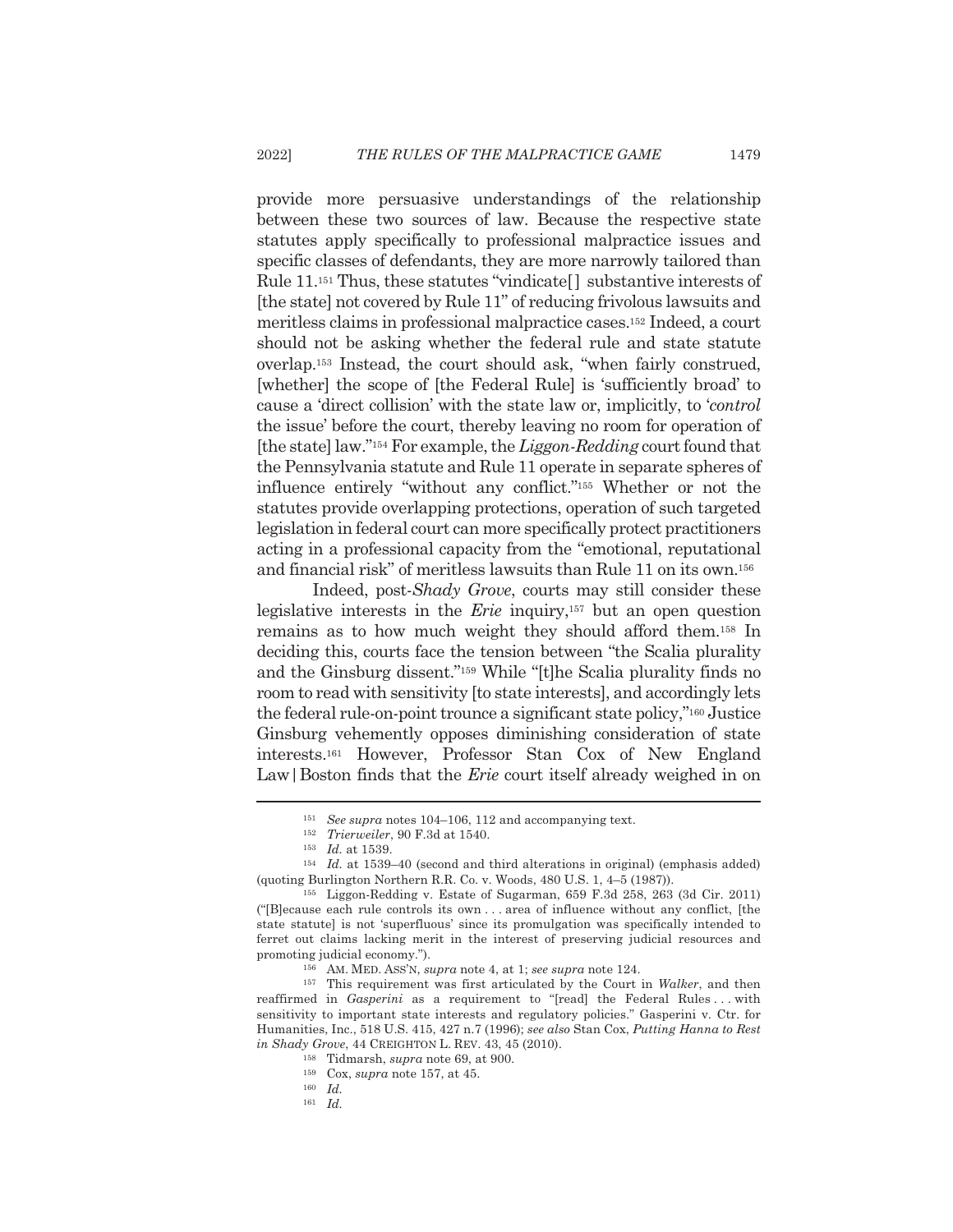the issue, and leans towards Justice Ginsburg's approach.<sup>162</sup> Although the legislative intent "cannot override the statute's clear text," it need not and should not be so callously disregarded as in the Royalty Network court's Rules Enabling Act analysis.<sup>163</sup>

This scheme of "weighing the importance of state interests" also helps to minimize the invitation to courts to "play games" with the facts of the case so as to drive analysis under their chosen prong of the *Hanna* framework.<sup>164</sup> Because "[courts] do not always apply [the two-pronged scheme] when push comes to shove,"<sup>165</sup> and instead read the federal rules in manners so as to avoid engaging in Erie analysis and finding conflict between them and state laws, this results in an inconsistent meaning of the federal rules depending on the context.<sup>166</sup> Thus, judges and lawyers alike are disserved by the Walker/Gasperini instruction to "read with sensitivity" because their statutory construction exercise becomes simply a "back door" attempt<sup>[]</sup>" to resolve competing federal and state policies.<sup>167</sup> While courts wait for "more accurate guidance" from the Supreme Court, an inclusive reading of the Rule 11 exception validates state legislative interests simply by allowing application of AOM statutes in diverse federal courts, without guessing how much weight the interests should be given.<sup>168</sup>

## The Court's Avoidance of Engaging in the "Murky" Steps  $D.$ *of Erie Analysis*

An inclusive reading of the Rule 11 exception would additionally allow courts to avoid engaging in the more nebulous judgments in *Erie* analysis. Courts do not look forward to delving into the "murky" waters of *Erie* analysis,<sup>169</sup> as the line separating whether a statute is defined as procedural or substantive is

 $162$  *Id.* 

<sup>&</sup>lt;sup>163</sup> See Royalty Network, Inc. v. Harris, 756 F.3d 1351, 1361 (11th Cir. 2014) ("IIt is irrelevant to our Rules Enabling Act analysis that [the statute] may have been enacted for substantive or important purposes ... because the state legislature's objectives 'cannot override the statute's clear text." (quoting Shady Grove Orthopedic Assocs., P.A. v. Allstate Ins. Co., 559 U.S. 393, 403 (2010))).

<sup>&</sup>lt;sup>164</sup> Cox, *supra* note 157, at 44.

 $165$  *Id.* 

 $166$  *Id.* 

<sup>&</sup>lt;sup>167</sup> Id. at 45. Indeed, because of this, Professor Cox advocates for completely abandoning the *Hanna* approach in favor of a simpler test of simply considering the weight of the importance of the state interests. Id. at 44.

 $168$  *Id.* 

 $^{169}$  See, e.g., Royalty Network, Inc. v. Harris, 756 F.3d 1351, 1355, 1362 (11th Cir. 2014) ("[B] ecause we conclude a valid federal rule controls the question before us, we do not reach the second Hanna prong and thus do not wade into Erie's murky waters."); Pledger v. Lynch, 5 F.4th 511, 519 (4th Cir. 2021) ("But if there is a valid Federal Rule that answers the 'same question' as the MLPA, then our work is done, and we apply the Federal Rules without wading in to the 'murky waters' of Erie.").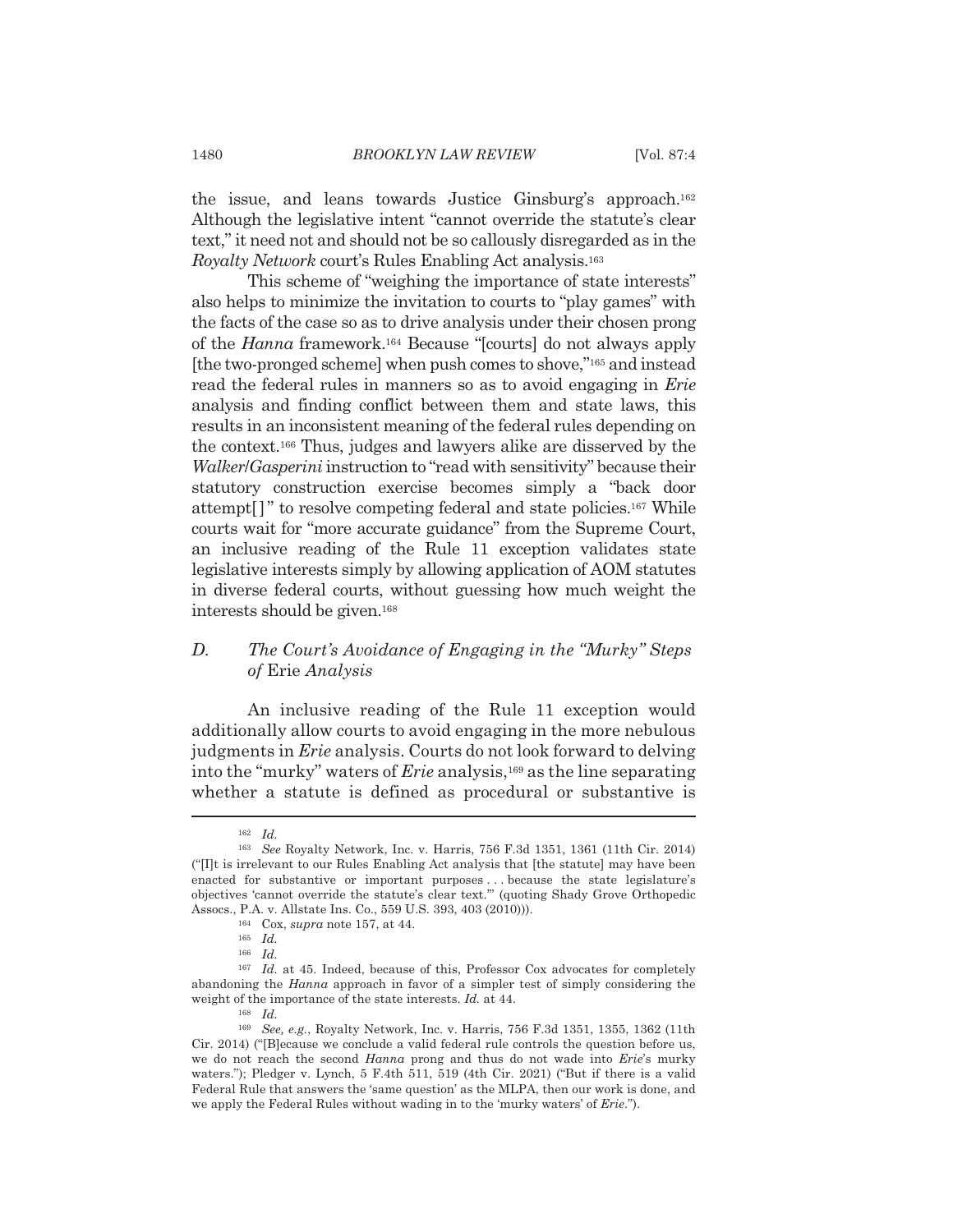notoriously blurry.<sup>170</sup> Erie doctrine draws the line between "substantive" and "procedural" laws only insofar as their functions, where "substantive rights' [include] rights conferred by law to be protected and enforced in accordance with the adjective law of judicial procedure."171

With this vague guidance, courts may reasonably read these statutes to have elements of both forms.<sup>172</sup> For example, Judge Quattlebaum found different elements of the West Virginia statute demonstrate either procedural <sub>or</sub> substantive characteristics.<sup>173</sup> Further, under a "common sense view, a procedure [rule] could affect substance yet remain in the procedure pile."<sup>174</sup> Indeed, just as Professor Cox noted the ability of courts to take liberties to read the rules in a consequently inconsistent manner so as to avoid *Erie* issues.<sup>175</sup> so too can courts engage in this strategic decision-making in furtherance of an objective outside of the strict determination of whether a rule is substantive or procedural. Notably, Professor Jennifer Hendricks of the University of Tennessee College of Law finds that the Erie cases since *Gasperini* reflect a "shifting coalition of [Supreme] Court] justices" who have since "claimed for themselves the prerogative to fashion law that purportedly accommodates the interests of both sovereigns" by taking a middle ground to the substantive-procedural rule divide and trying to "work out" the state law's governance in federal court.<sup>176</sup>

The tone of the majority opinions in both Liggon-Redding and *Trierweiler*, for example, imply such a strategic decisionmaking by the court by expressing the imperativeness of applying the state statute in question. In *Liggon-Redding*, the court notes that in furtherance of *Erie* doctrine and the twin aims, "the Pennsylvania rule *must* be applied."<sup>177</sup> In *Trierweiler*, the court very explicitly notes that policy motivations drive the

<sup>&</sup>lt;sup>170</sup> See, e.g., Pledger v. Lynch, 5 F.4th 511, 535 (4th Cir. 2021) ("To be sure, this question is not clear cut."); Gasperini v. Ctr. for Humanities, Inc., 518 U.S. 415, 416 (1996) ("Classification of a law as 'substantive' or 'procedural' for *Erie* purposes is sometimes a challenging endeavor.").

<sup>&</sup>lt;sup>171</sup> Sibbach v. Wilson & Co., 312 U.S. 1, 13 (1941)).

<sup>&</sup>lt;sup>172</sup> See Sergio J. Campos, *Erie as a Choice of Enforcement Defaults*, 64 FLA. L. REV. 1573, 1594 (2012) ("But the distinction between substantive rights and procedure has caused significant confusion because it is unclear where substance ends and procedure begins. The 'hazy' line between substance and procedure was recognized by the  $Eric$  Court itself  $\ldots$ .").

<sup>&</sup>lt;sup>173</sup> See Pledger, 5 F.4th at 531 (Quattlebaum, J., dissenting in part).

 $^{174}~$  Campos, supra note 172, at 1596.

<sup>&</sup>lt;sup>175</sup> Cox, *supra* note 157, at 44.

<sup>&</sup>lt;sup>176</sup> Jennifer S. Hendricks, *In Defense of the Substance-Procedure Dichotomy*, 89 WASH. U. L. REV. 103, 105-06 (2011).

 $177$  Liggon-Redding v. Estate of Sugarman, 659 F.3d 258, 264 (3d Cir. 2011) (emphasis added).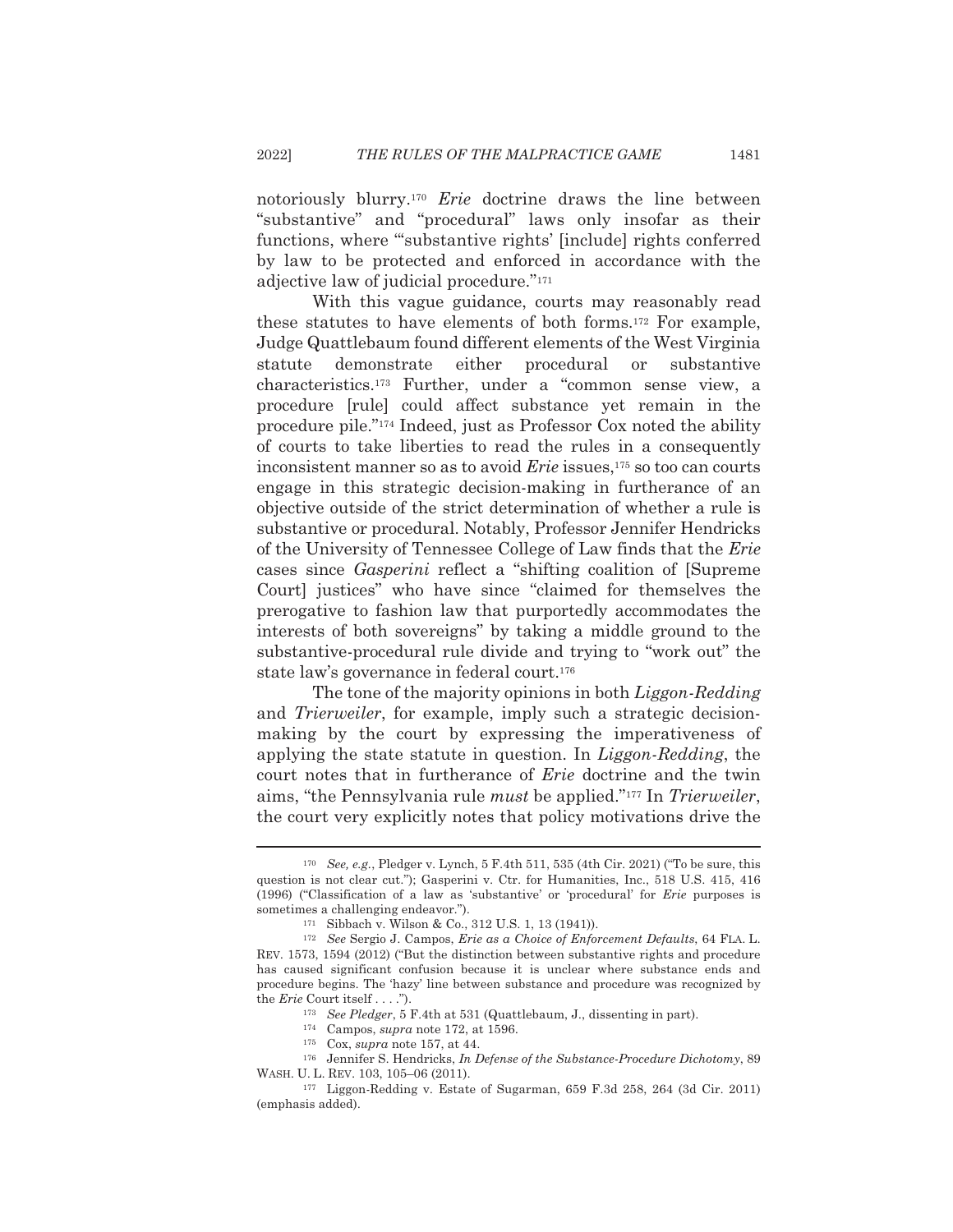court toward giving effect to the state statute, so influentially as to "*militate* toward applying the state rule," and engages in this discussion even before considering the substantive/procedural question.<sup>178</sup> Avoiding this substantive/procedural conflict, and particularly its subjective reasoning, altogether would avoid the resulting "problems of administrability [and] lack of adequate guidance to lower courts" for which appeals courts have been criticized when engaging in this debate.<sup>179</sup>

### $E$ . Federalism and Separation of Powers Issues with an Exclusive Reading of the Exception

Finally, the effects of reading the Rule 11 exception exclusively extend beyond the application of these statutes alone in federal courts. Rather, such a reading threatens to disrupt the separation of powers between the legislative and judicial branches, and the balance of power between state and federal governments.

First, an exclusive reading of the exception raises serious separation of powers concerns. Indeed, the *Erie* court's response to Swift was precisely made with separation of powers in mind. "as Congress is the branch tasked with making [the] law, and the judiciary usurped lawmaking power by applying federal common law as they saw fit."<sup>180</sup> Instead, for example, as Judge Quattlebaum cautions, the breadth of the *Pledger* decision extends so far as to potentially bar application of many other statutes. including those that are considered state substantive.<sup>181</sup> The majority, Judge Quattlebaum as understands, reasons that the silence of Rule 11 is "an affirmative mandate that the [AOM] requirement does not apply in federal court."<sup>182</sup> Under this logic, countless state statutes would be rendered inapplicable because the rule does not explicitly mention them in its text.<sup>183</sup> Such a broad reach would undermine the very central principle of *Erie* doctrine in applying federal procedural and state substantive law,<sup>184</sup> as now the judiciary would be, as a consequence, dictating substantive law. As Judge Quattlebaum says, "[t]his cannot be how it works."<sup>185</sup>

<sup>&</sup>lt;sup>178</sup> Trierweiler v. Croxton & Trench Holding Corp., 90 F.3d 1523, 1540 (10th Cir. 1996) (emphasis added).

<sup>&</sup>lt;sup>179</sup> Hendricks, *supra* note 176, at 106.

<sup>&</sup>lt;sup>180</sup> Erie Doctrine, supra note 47.

<sup>&</sup>lt;sup>181</sup> Pledger v. Lynch, 5 F.4th 511, 532 (4th Cir. 2021) (Quattlebaum, J., dissenting in part).

 $182$  *Id.* 

 $183$  See id. at 531.

<sup>&</sup>lt;sup>184</sup> See Hanna v. Plumer, 380 U.S. 460, 465-66 (1965).

 $185$  *Id.*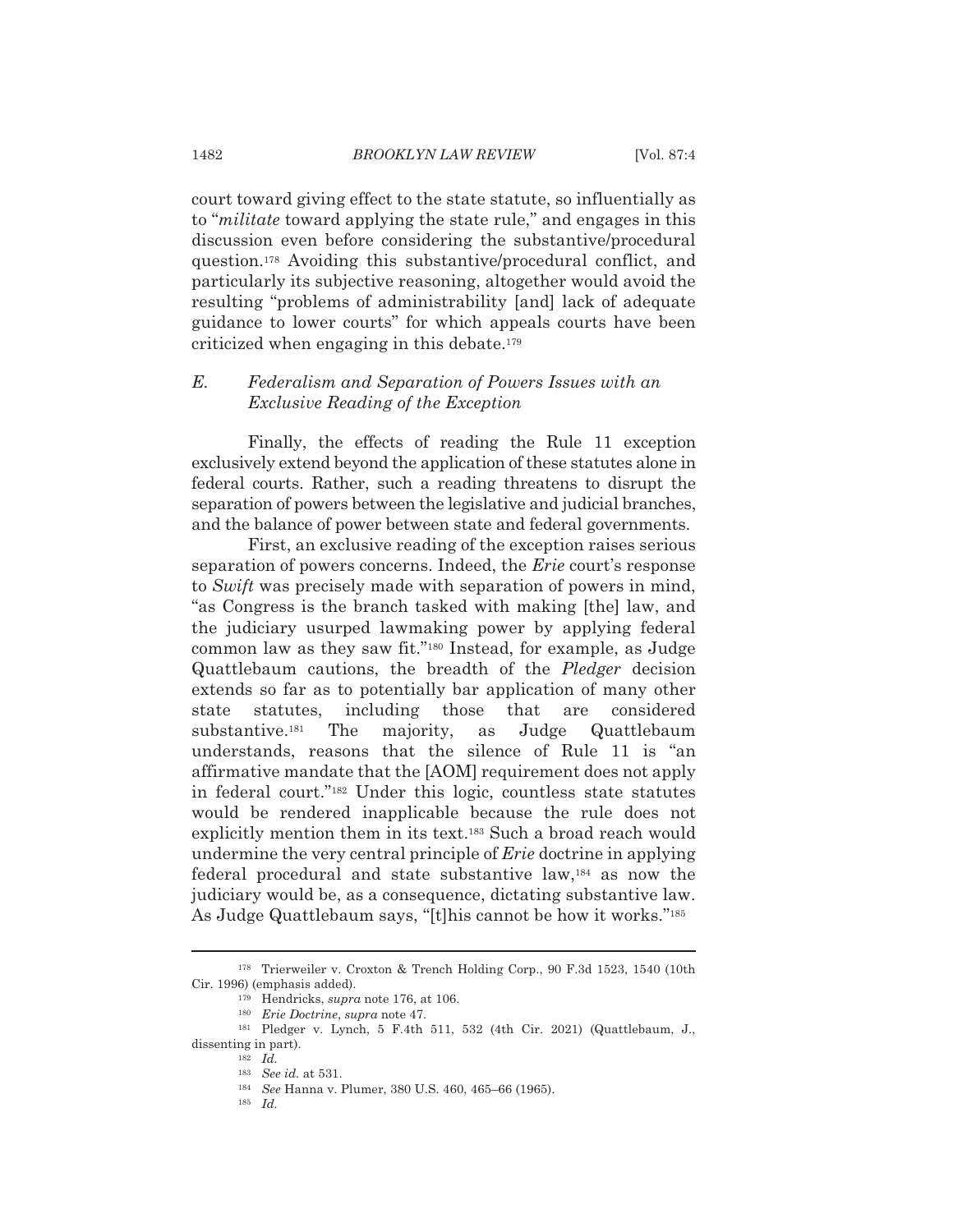Second, a broad reading of the federal rules, and a narrow reading of the exception, threatens to shift the balance of power in favor of the federal government against the Constitution's parameters.<sup>186</sup> For example, Judge Quattlebaum observes that "the majority stretches Shady Grove past its intended context," impeding states from setting rules "for state-law causes of action"—a violation of the Tenth Amendment.<sup>187</sup> While questions of the proper balance between state and federal powers and the interaction between two key constitutional provisions (the Tenth Amendment for states and the Supremacy Clause for the federal government) remain open, such important concerns should alert courts considering the scope of the federal rules to "wake...from [their] *Erie*-induced slumber."<sup>188</sup>

Out of an "awareness of, and sensitivity to, important state regulatory policies," Justice Ginsburg in her Shady Grove dissent raises that "[o]ur decisions . . . caution us to ask, before undermining state legislation: Is this conflict really necessary?"<sup>189</sup> Yet, she may have asked this question alluding to these federalism concerns as well. In considering the doctrine's significance, Justice Ginsburg turns to Justice Harlan's remark in his concurring opinion in *Hanna*, where he described *Erie* as "one of the modern cornerstones of our federalism, expressing policies that profoundly touch the allocation of judicial power between state and federal systems."<sup>190</sup> These shared federalism concerns underscore the significant consequences of a misreading, overbroadening, and overapplication of federal directives in *Erie* doctrine.

## **CONCLUSION**

The notoriously "murky" waters of *Erie* doctrine are no less murky when considering AOM statutes aimed to protect practitioners and licensed professionals.<sup>191</sup> Indeed, the current split among the circuit courts of appeals in their decisions of whether

<sup>&</sup>lt;sup>186</sup> See Pledger, 5 F.4th at 529–30 (Quattlebaum, J., dissenting in part).

 $187$  *Id.* at 528.

<sup>&</sup>lt;sup>188</sup> Id. at 527. The Supremacy Clause of the U.S. Constitution provides that "federal law preempts contrary state law." Hughes v. Talen Energy Mktg., LLC, 578 U.S. 150, 162; U.S. CONST. art. 6 cl. 2. The Tenth Amendment "restrains the power of Congress" by reserving powers to the states which are neither prohibited from them nor delegated to the federal government. James L. Buchwalter, Annotation, Construction and Application of 10th Amendment by United States Supreme Court, 66 A.L.R. Fed. 2d § 159 (2012); U.S. CONST. amend. X.

<sup>&</sup>lt;sup>189</sup> Shady Grove Orthopedic Assocs., P.A. v. Allstate Ins. Co., 559 U.S. 393, 437  $(2010)$  (Ginsburg, J., dissenting).

<sup>&</sup>lt;sup>190</sup> Id. (quoting Hanna v. Plumer, 380 U.S. 460, 474 (1965) (Harlan, J., concurring)).  $191$  *Id.* at 398.